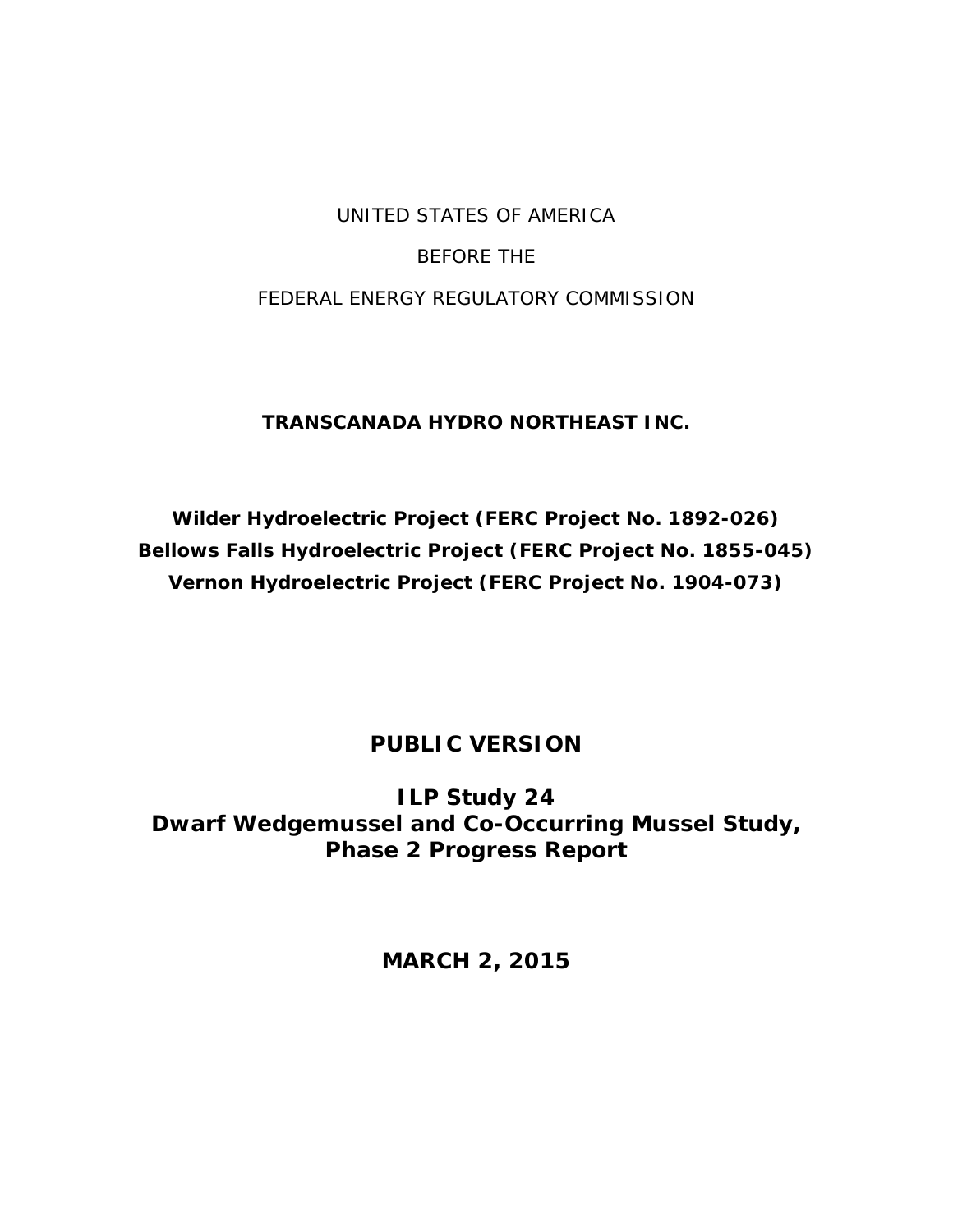## **1. Introduction**

TransCanada is conducting this Dwarf Wedgemussel and Co-occurring Mussel Study (ILP Study 24) to study the effects of Wilder and Bellows Falls Project operations on the federally endangered dwarf wedgemussel (DWM) (*Alasmidonta heterodon*). This study includes an adaptive, two-phase plan developed in collaboration with the aquatics working group throughout the design and implementation of the study. The study goals and objectives are as follows.

**Goal 1:** Assess the distribution, population demographics, and habitat use of DWM in the Wilder and Bellows Falls Project areas. This goal has three specific objectives:

- Objective 1 (Phase 1): Conduct an initial survey of the 17-mile-long reach of the Connecticut River from Wilder dam to the upstream end of the Bellows Falls impoundment to determine the distribution, relative abundance, and habitat of the DWM;
- Objective 2 (Phase 1): Determine the best sites for quantitative mussel sampling in areas where DWMs are known to occur in the Wilder and Bellows Falls Project areas and the reach surveyed for Objective 1; and
- Objective 3 (Phase 2): At sites identified in Objective 2, collect statistically sound and repeatable data, using quantitative methods, to determine density, age-class structure, and habitat for the DWM and co-occurring mussel species.

**Goal 2:** Assess the influence of flow regime (which includes water-level fluctuations) on the DWM, co-occurring mussel species, and mussel habitat. This goal has two specific objectives:

- Objective 4 (Phase 2): Observe and record behavior of the DWM and cooccurring mussel species *in situ* during varying flow conditions; and
- Objective 5 (Phase 2): Assess the potential effects of project operations on DWMs and their habitat.

The Revised Study Plan for this study was approved without modification in FERC's February 21, 2014, Study Plan Determination; however, the deadline for filing of the final study report was extended to March 1, 2015, in that determination. Because consultation on Phase 2 of the study is ongoing at this time, this report constitutes a study progress report rather than a final study report.

### **2. Study Progress**

Phase 1 fieldwork was completed in September 2013, and the Phase 1 Study Report was prepared (Biodrawversity et al., 2014a). The public version of the report was shared with the aquatics working group (Volume IV of the Initial Study Report (ISR)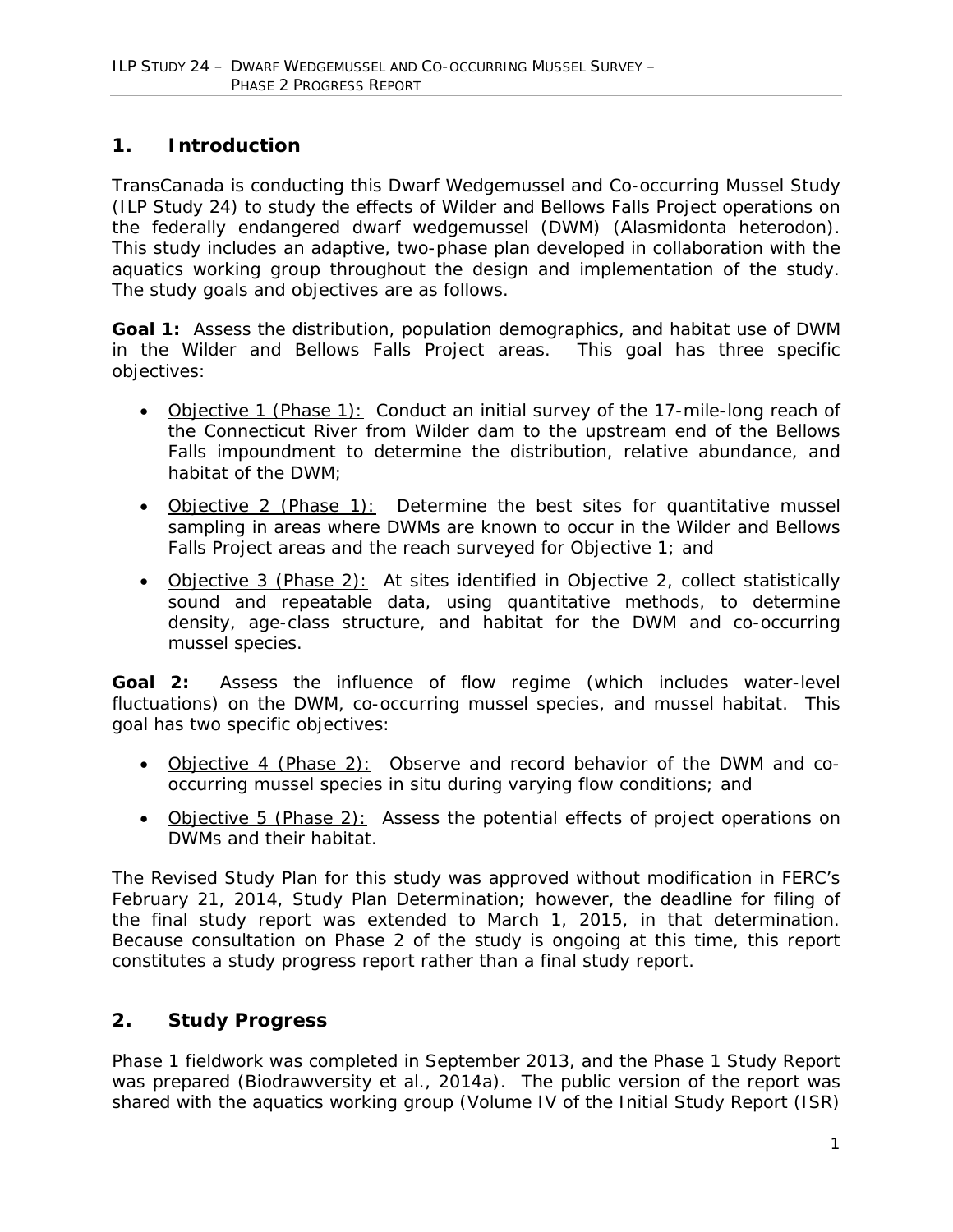filed September 15, 2014). The privileged version of the report containing specific DWM locations was provided to specific agency staff in August 2014, as requested. The privileged data from Appendix B of the report was filed as Volume V of the ISR.

A proposed Phase 2 Study Plan was developed, distributed, and discussed with the working group at a May 23, 2014, consultation meeting (Biodrawversity et al., 2014b) and following comments received via email from The Nature Conservancy (TNC) in June 2014, a working group conference call was held on July 1, 2014. The proposed Phase 2 Study Plan was subsequently revised in response to those comments (Biodrawversity et al., 2014c, included in Volume VI of the ISR filed September 15, 2014); however, it was not distributed prior to the 2014 field study because there was an indication that further comments were being prepared by US Fish and Wildlife Service (FWS), and the study plan might need to be revised again.

Based upon all initial comments received previously, it was anticipated that further comments would be slight modifications on the previous discussions and draft study plan. Because the study field work time table was at risk, TransCanada initiated field work based upon its undistributed Revised Phase 2 Study Plan, presuming that any issues remaining could be addressed rather easily, and while field work was in progress. However, FWS provided substantial new comments in the form of a "counter proposal" on September 4, 2014.

Fieldwork for Phase 2 relied on the Revised Phase 2 Study Plan and consisted of establishing twenty 50x1 meter monitoring transects distributed among six general locations in the Wilder impoundment, free-flowing reach, and upper Bellows Falls impoundment (transect locations are shown in Appendix F of the privileged version of this report). Most were surveyed in the period from August 20-29, and one pair (Cornish Covered Bridge – North) was surveyed on October 1. Data collection followed the methods outlined in the Revised Phase 2 Study Plan. The 2014 fieldwork also included quadrat surveys in the 2,400-meter reach that included Cornish Covered Bridge and Chase Island, as described in the Revised Phase 2 Study Plan. This work was completed under low-flow conditions and warm temperatures in September. A total of 405 2.25- $m<sup>2</sup>$  quadrats were sampled in this reach; 385 were distributed in a systematic random pattern across the channel (bank to bank) and 20 additional quadrats were distributed in areas where mussel densities were higher. Counts for all mussel species, and several habitat parameters, were recorded for each quadrat as described in the Revised Phase 2 Study Plan.

A consultation meeting was held on October 9, 2014 to discuss the counter proposal (summary notes included as Attachment 4 of the ISR Meeting Summary filed October 14, 2014). FWS subsequently provided a revised counter proposal on November 14, 2014 (Appendix A), along with that agency's comments on the ISR. TNC also provided comments on the ISR on November 14, 2014. TransCanada provided a response to ISR comments on December 15, 2014, which addressed the numerous comments on Study 24 and reported that the revised FWS counter proposal was under review, and additional stakeholder consultation would occur once that review was completed.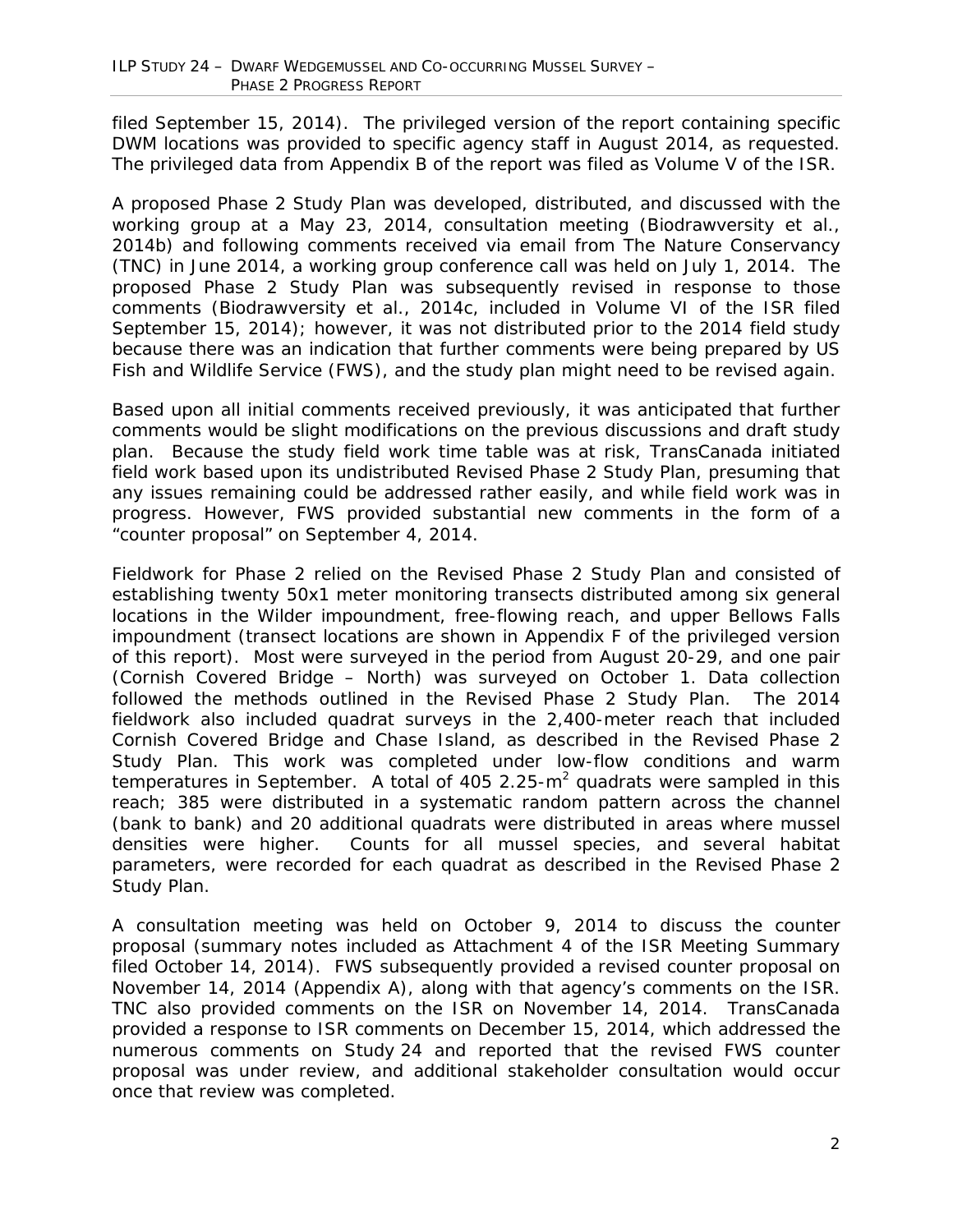On January 22, 2015, FERC issued a Determination on Requests for Study Modifications and New Studies in which the requested study modifications in the FWS revised counter proposal were not adopted at that time. FERC acknowledged that consultation on this study remains ongoing, and that specific methodologies for development of habitat suitability criteria (or "indices". HSI) for DWM and/or other study methodologies are the subject of this consultation. A consultation conference call is scheduled for March 5, 2015; and this Progress Report as well as the proposed HSI methodology (Appendix B) will be provided to the working group prior to that conference call. FERC also noted on page 3 of its determination, "[i]f agreement cannot be reached on the phase 2 study methods, we recommend that TransCanada seek a determination from the Commission and file the comments received, a response to comments, and any updates to the phase 2 study plan at least 30 days prior to commencing any additional field work."

## **3. Study Results to Date**

Phase 1 of the study was completed (Biodrawversity et al., 2014a), and that report was included as Volume IV of the ISR, with privileged data included separately in Volume V. The study sites were included as GIS layers in the privileged Study 24 geodatabase filed separately on DVD as Volume VIII of the ISR.

**Phase 1:** In the free-flowing reach downstream of Wilder dam, no live or dead DWM were found at the 39 survey sites in 2013, and the fluvial mussel species commonly associated with DWM (i.e., triangle floater and creeper) were also extremely rare. The 2011 and 2013 field studies detected few DWMs in the upper Wilder and Bellows Falls impoundments, and almost always at very low densities. They were found at only about one-fourth of the sites in both impoundments, and where they were found, a typical survey lasting 1 to 2 hours usually detected fewer than two or three animals. Co-occurring fluvial species (i.e., triangle floater and creeper) were also rare in both impoundments, although co-occurring generalist species (i.e., eastern elliptio and eastern lampmussel) were usually common in the impoundments and in parts of the free-flowing reach. Based on the 2011 and 2013 mussel surveys at 210 sites, and the existing mussel data from 1990-2010 (Gabriel, 1995; Nedeau, 2009), DWM populations were not considered large enough to permit certain types of quantitative sampling, monitoring, or analysis.

**Phase 2 Transects:** Live DWMs were found in five transects (max count = 2, total  $= 6$ ), and shells were found in two additional transects (Appendix C, Table C-1, included in the privileged version of this report). Two other fluvial species, triangle floater and creeper were found at similar or lower frequency and density as DWM. Eastern elliptio was by far the most numerous (4,226 individuals), followed by eastern lampmussel (180 individuals). Brief qualitative surveys near transects documented an additional nine live DWM. The only locations where neither live nor dead DWMs were encountered in transects or qualitative searches included Sumner Falls (Transects 11 and 12) and Cornish Covered Bridge North (Transects 19 and 20). Numerous location, habitat, and biological parameters were recorded for each transect (and the 10 quadrats established along each transect); these parameters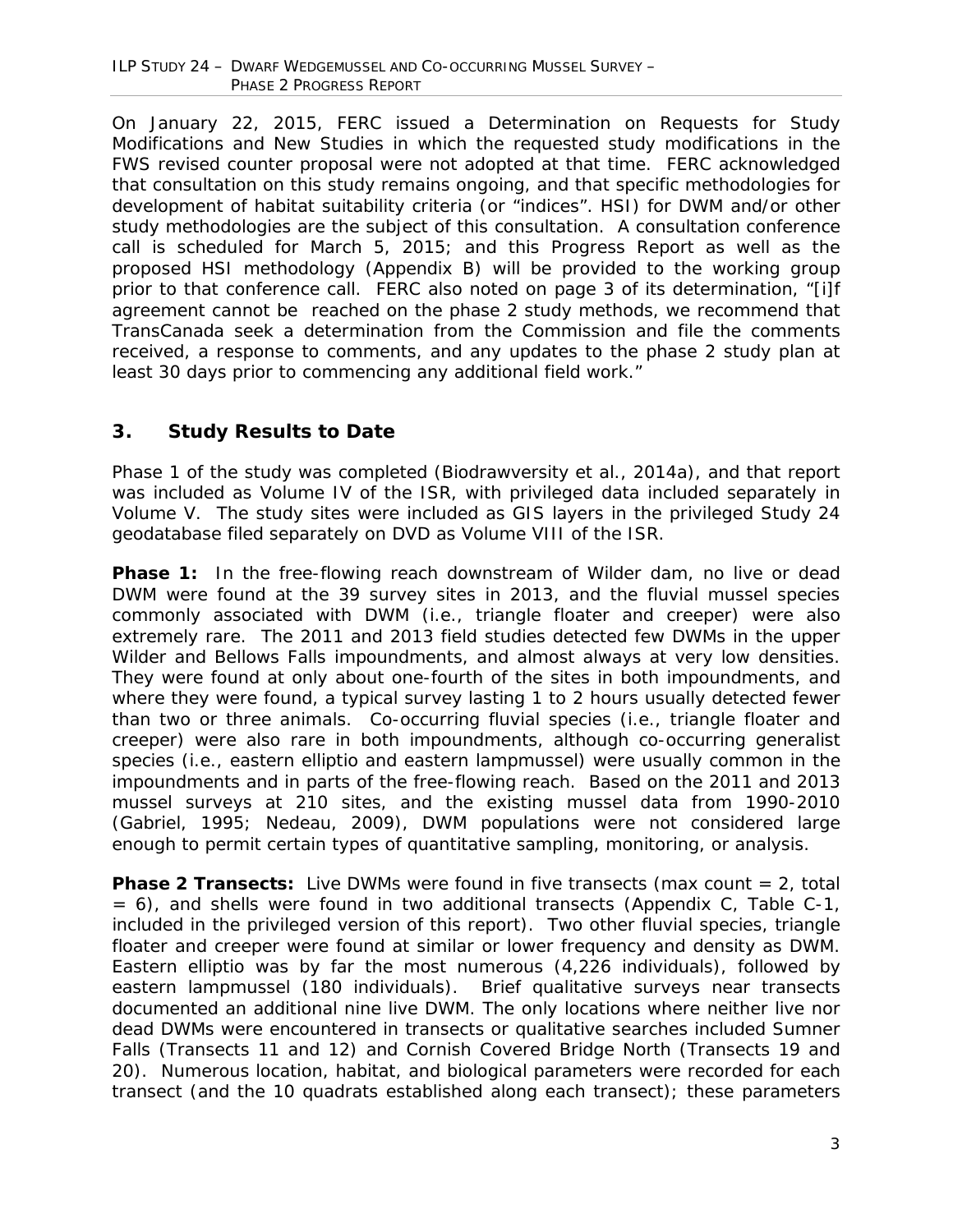have not been fully analyzed but are available in Appendix C of the privileged version of this report.

**Phase 2 Quadrats:** The quadrat survey documented low mussel densities throughout most of the 2,400-meter reach, with generally higher mussel densities near shorelines in depositional areas and hydraulic refugia. In total, only 251 mussels were found, including 222 eastern elliptio (88.5% of the total), 28 eastern lampmussel (11.2% of the total), and only one DWM and one triangle floater. Live DWMs were not found in any of the historic monitoring sites that were within this sampling reach, including Cornish Covered Bridge North and South, and Horseback Ridge. One live DWM was found in a depositional area where densities of eastern elliptio and eastern lampmussel were also high. DWMs (live and shell) were found during the Phase 2 Transect survey in parts of this reach, but were mostly undetected during the Phase 2 Quadrat survey. Numerous location, habitat, and biological parameters were recorded for each quadrat; these parameters have not been fully analyzed but are available in Appendix D of the privileged version of this report.

Representative photographs are included in Appendix E of the privileged version of this report. Figures showing transect locations are provided in Appendix F of the privileged version of this report, and privileged geo database of the transect figures is being filed with FERC separately and simultaneously with this report.

## **4. Remaining Activities**

Additional consultation is scheduled for March 5, 2015. A methodology to develop HSIs and agreement on the need for any additional field surveys conducted in 2015 will be based on the outcome of that consultation. If needed, and in accordance with FERC's January 22, 2015 Determination, an update to the revised Phase 2 Study Plan will be prepared and distributed for comment to the working group.

An assessment of the potential effects of project operations will be included in the draft license applications because results from other studies will be needed to complete that assessment. Relevant studies include the Hydraulic Modeling Study (Study 4), and Operations Modeling Study (Study 5). These studies are not complete at this time.

### **5. Variance from Study Plan and Schedule**

The original RSP (filed August 14, 2013) was adaptive, and although objectives and proposed methods were modified based on Phase 1 results and the subsequent reevaluation of tasks needed to accomplish the Phase 2 objectives, there were few deviations from the main objectives of the study plan or the schedule to this point. The FWS revised counter proposal, received November 14, 2014 well after the 2014 field season, necessitates additional consultation and potentially, additional field work in 2015, pending the outcome of that consultation which is anticipated to be conducted in February 2015.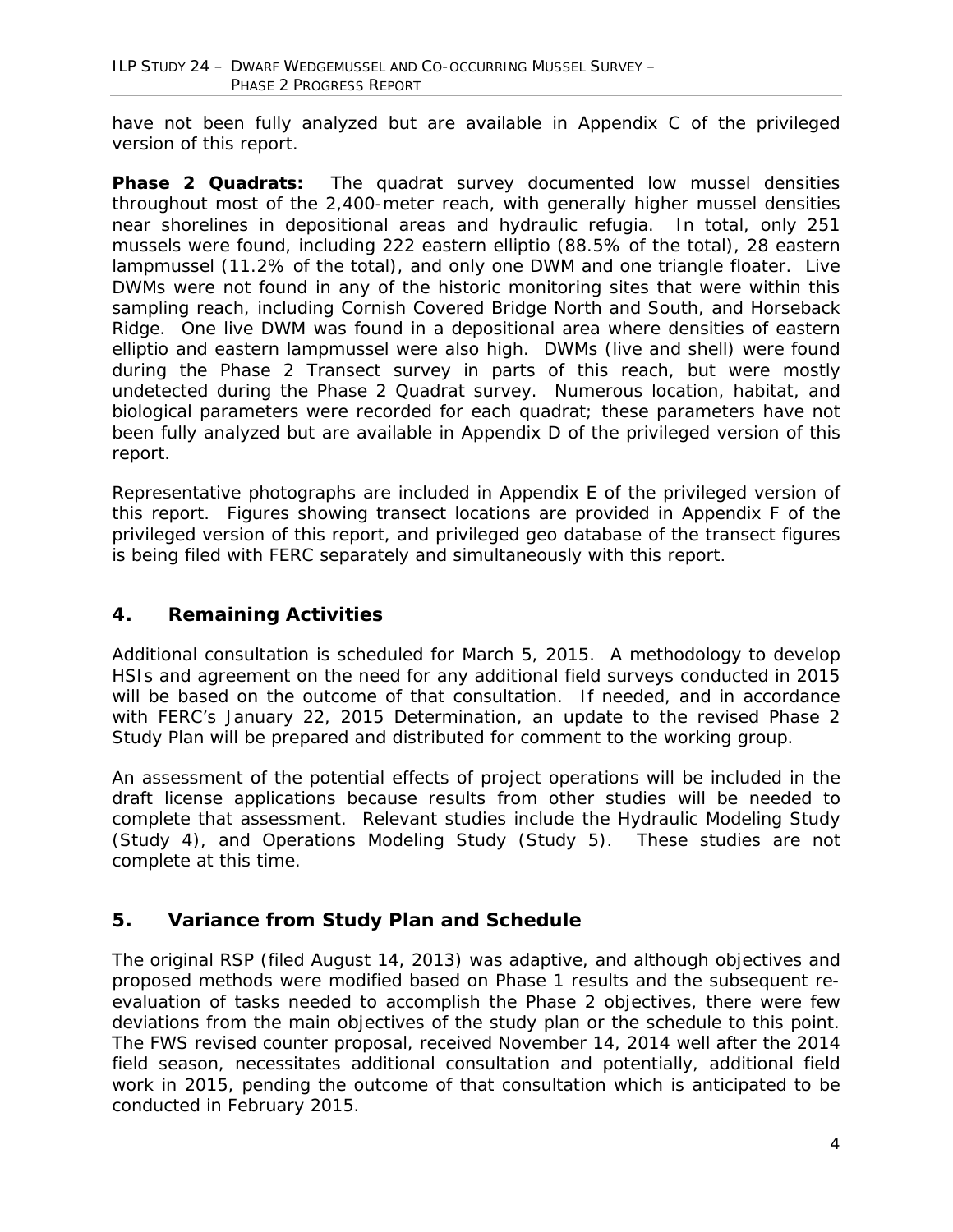The Revised Phase 2 Study Plan called for mapping and ground-truthing hydromorphological units (HMUs) within the 2,400-meter reach from the Cornish Covered Bridge to below Chase Island using existing data and aerial imagery. Using randomly generated numbers to provide systematic coverage, 400 sampling locations were to be allocated among the HMUs proportional to their area, with additional sampling locations within areas that may be small yet disproportionately important to mussels. However, during ground-truthing it became evident that there was little variation in habitat (low HMU diversity), and it was difficult to delineate different HMUs because there was considerable overlap, and HMUs often changed as the stage of the river changed (i.e., they were different at high flows versus low flows). Consequently, sample sites were not allocated among HMUs proportional to their area. Instead, the process for obtaining random systematic coverage within the survey reach is described in Appendix D of the privileged version of this report.

The Revised Phase 2 Study Plan called for using video technology (i.e., a GoPro mounted at fixed locations with a good view of the study reach) to record changes in wetted area and other key habitat parameters during daily water-level fluctuations. However, it was subsequently determined that the 2D modeling proposed in this reach in Study 9 – Instream Flow Study would capture this information more effectively and in a more quantitative form than mounting GoPros and generating large video files. Consequently, video technology was not used during the Phase 2 field work.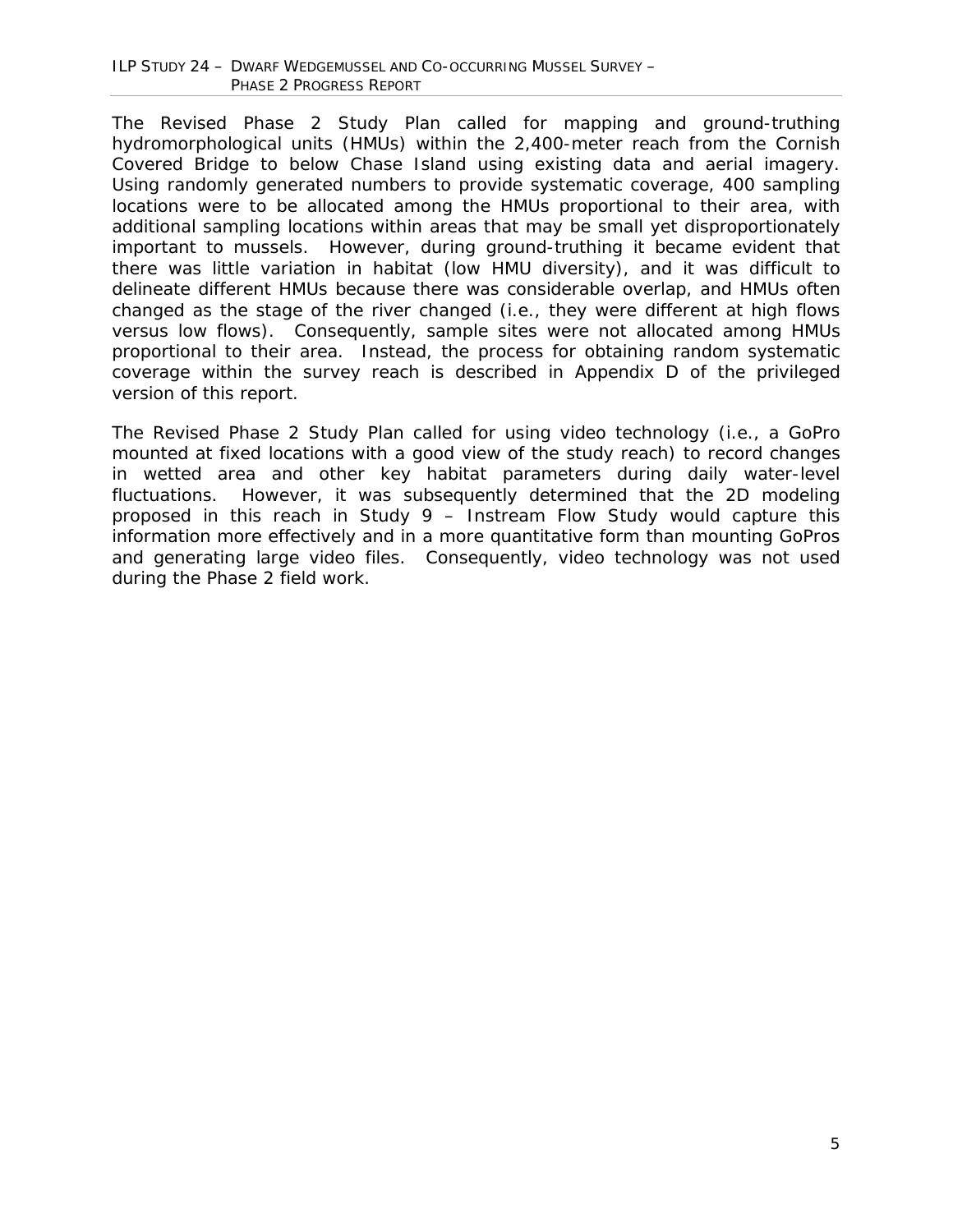## **6. Literature Cited**

- Biodrawversity, LBG, and Normandeau (Biodrawversity, LLC; The Louis Berger Group, Inc.; and Normandeau Associates, Inc.). 2014a. ILP Study 24 – Dwarf Wedgemussel and Co-occurring Mussel Study, Phase 1 Report (Public Version). Draft for Stakeholder Review. Prepared for TransCanada Hydro Northeast Inc. May, 2014.
- Biodrawversity, LBG, and Normandeau. 2014b. ILP Study 24 Dwarf Wedgemussel and Co-occurring Mussel Study, Proposed Phase 2 Study Plan. Prepared for TransCanada Hydro Northeast Inc. May, 2014.
- Biodrawversity, LBG, and Normandeau. 2014c. ILP Study 24 Dwarf Wedgemussel and Co-occurring Mussel Study, Revised Phase 2 Study Plan. Prepared for TransCanada Hydro Northeast Inc. September, 2014.
- Gabriel, M. 1995. Preliminary monitoring plan for the dwarf wedgemussel (Alasmidonta heterodon) in the Connecticut River in New Hampshire and Vermont: a discussion of methods. Report submitted to the Vermont Nongame and Natural Heritage Program and the U.S. Fish and Wildlife Service.
- Nedeau, E.J. 2009. Distribution, Threats, and Conservation of the Dwarf Wedgemussel (*Alasmidonta heterodon*) in the Middle and Northern Macrosites of the Upper Connecticut River. Submitted to the Vermont Fish and Wildlife Department and the New Hampshire Fish and Game Department.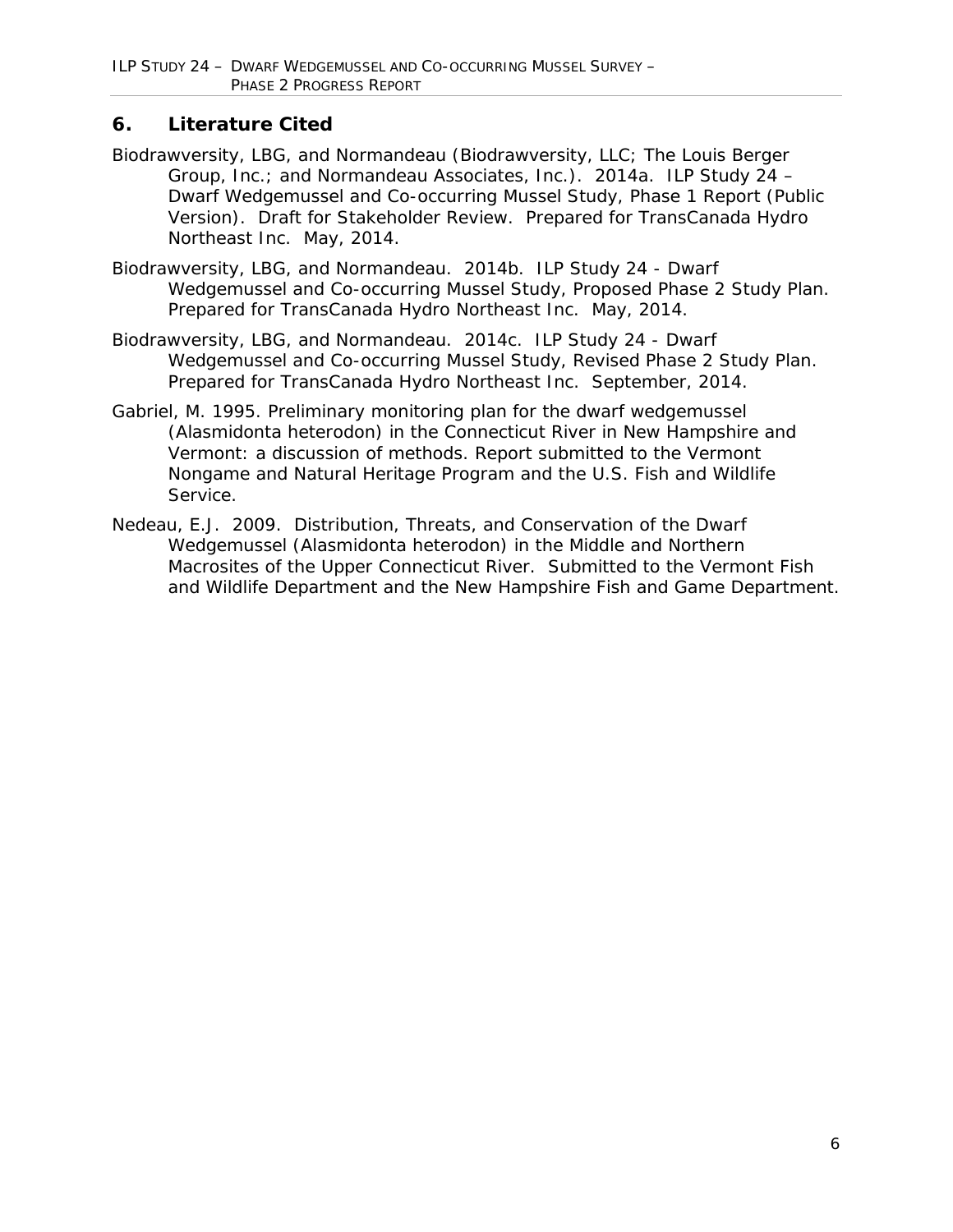## **APPENDIX A**

# **US Fish and Wildlife Service Revised Counter Proposal**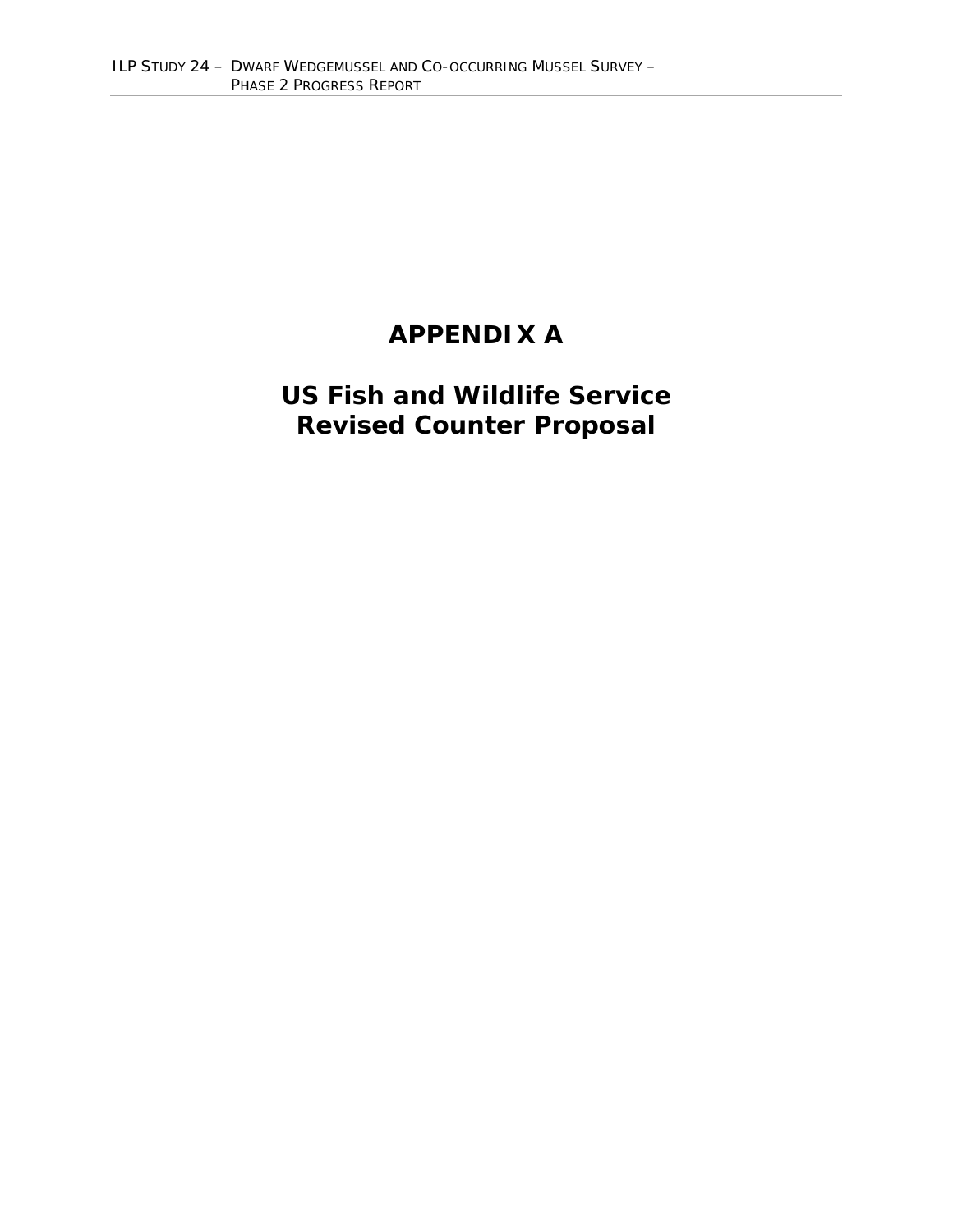## **STUDY 24 DWARF WEDGEMUSSEL AND CO-OCCURRING MUSSEL STUDY USFWS REVISED PROPOSED PHASE 2 STUDY PLAN (filed with USFWS ISR comments on 11/14/14)**

#### *Goals and Objectives*

§5.9(b)(l)- *Describe the goals and objectives of each study proposal and the information to be obtained.*

Goal 1: Assess the distribution, population demographics, and habitat use of the dwarf wedgemussel (DWM) in the Wilder and Bellows Falls project areas.

- Objective **<sup>1</sup>** (Phase 1): conduct an initial survey of the 17-mile-long reach of the CT River from Wilder dam to the upstream end of the BF impoundment to determine the distribution, relative abundance, and habitat of the DWM.
- Objective 2 (Phase 1): Determine the best sites for quantitative mussel sandpling in areas where DWM are known to occur in the Wilder and BF project areas and the reach surveyed for Objective 1; and
- Objective 3 (Phase 2): At sites identified in Objective 2, collect statistically sound and repeatable data, using quantitative methods, to determine density, age-class structure, and habitat for DWM and co-occuning mussel species.

Goal 2: Assess the influence of flow regime on DWM, co-occurring mussel species, and mussel habitat.

- Objective 4 (Phase 2): Observe and record behavior of DWM and co-occurring mussel species in situ during varying flow conditions; and
- Objective 5 (Phase 2): Assess the potential effects of flow regime on DWM and their habitat.

#### *Relevant Resource Management Goals and Public Interest Considerations*

§5.9(b)(2) *-if applicable, explain the relevant resource management goals ()fthe agencies or Indian tribes with jurisdiction over the resource to be studied*

The dwarf wedgemussel *(Alasmidonta heterodon)* is a federally-endangered species. As such, this study request is intended to facilitate the collection of information necessary to conduct effects analyses and to develop reasonable and prudent conservation measures and protection, mitigation, and enhancement measures for the species pursuant to the Endangered Species Act of 1973, as amended (16 U.S.C. §1531 *et seq.).*

It is the goal of the U.S. Fish and Wildlife Service (USFWS) to recover the dwarfwedgemussel so that it can be removed from the Endangered Species list in the future. According to the Recovery Plan (USFWS 1993), the Connecticut River dwarfwedgemussel population is one that must be demonstrated to be viable before the species can be downlisted to threatened. The Upper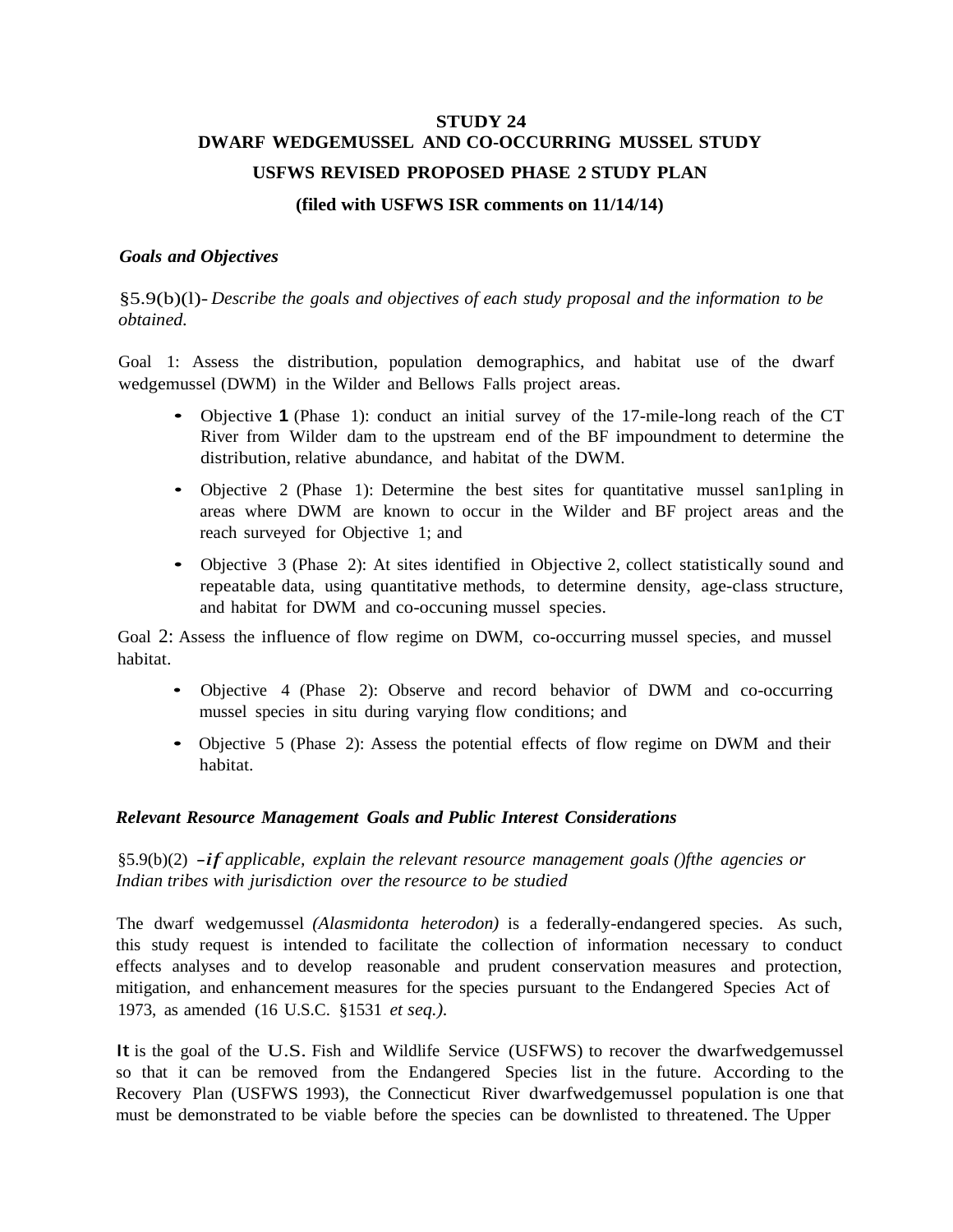Connecticut metapopulation is considered to be the largest remaining population in the world (USFWS 2007), and so its protection is essential to the recovery of the species as a whole.

#### *Public Interest*

The requestor is a resource agency.

#### *Existing Information and Need for Additional Information*

§5.9(b)(4)-*Describe the existing information concerning the subject of the study proposal, and the need for additional information.*

In 2011, Biodrawversity, LLC conducted a freshwater mussel survey throughout the Vernon, Bellows Falls, and Wilder project areas (Biodrawversity and LBG 2012). This survey was semiquantitative (i.e. timed searches were used) and the main goal was to assess the distribution, abundance, demographics, and habitat of the DWM in the project areas. Dwarfwedgemussel were found in the Wilder impoundment (all within a 14-mile stretch of the river beginning 27 miles upstream of the Wilder Dam) and Bellows Falls impoundment (located sporadically in the upper 17 miles of the impoundment); none were found in the Vernon project-affected area. These results corroborate the results of other studies performed in the past in these areas (Nedeau 2006a, Nedeau 2006b).

In 2013, Biodrawversity, LLC conducted a second freshwater mussel survey and the combined results of both surveys are presented in the 2013 Mussel Study Phase 1 Rep01i (Biodrawversity and LBG 2014). In general, the 2013 survey found fewer sites with DWM and lower CPUE of those sites with DWM, relative to the 2011 survey (Table 1).

| $-0.10$ $-0.100$                            |      |      |
|---------------------------------------------|------|------|
| <b>Survey Year</b>                          | 2011 | 2013 |
| # Sites Surveyed                            | 140  |      |
| "lo Occurrence                              | 15.7 | 12.9 |
| <b>Average CPUE</b>                         | 2.22 | .09  |
| Max CPUE $(\# \text{ obs. } I \text{ hr.})$ |      |      |

Table 1. Summary results of Appendix B (Mussel Survey Data) in the 2013 Mussel Study Phase 1 Report (Biodrawversity and LBG 2013)

The PERC-approved Revised Study Plan (RSP) for Study 24 was designed to use an adaptive, two-phase approach; Phase I would focus on surveying sites throughout the project-affected reach of the Connecticut River and based, on those results, Phase II would identify a subset of sites with sufficiently large DWM populations to conduct quantitative sampling, behavioral assessments and project effects analyses.

Unfortunately, results of the 2011 and 2013 surveys indicate that it will not be possible to meet the study goals using all of the original objectives. Given the relatively low densities and the location of those sites with the highest densities ofDWM, it appears that Objective #4 should be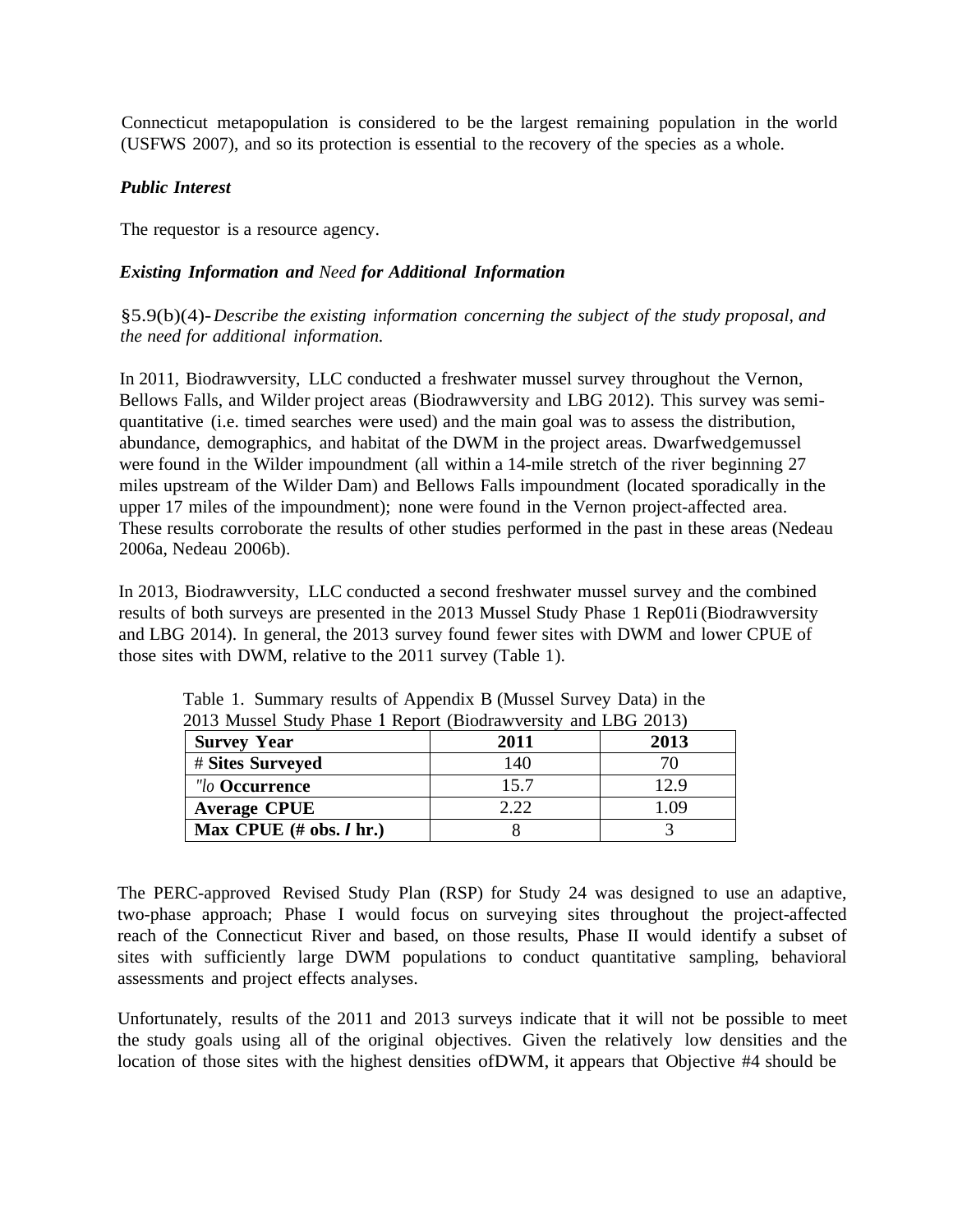removed. However, the Service continues to believe that Objectives 3 and 5 can still be achieved, with the modified methodology proposed herein.

#### *Project Nexus*

§5.9(b)(5)-*Explain any nexus between project operations and effects (direct, indirect, or cumulative) on the resource to be studied, and how the study results would inform the development of license requirements.*

The dwarf wedgemussel is known to occur within the Wilder and Bellows Falls project-affected areas and operations of these two dams may affect the viability of this species in the Connecticut River. This study plan will allow for a better understanding of how sub-daily flow and water level fluctuations influence DWM abundance, distribution, and habitat suitability. This information can be used to inform the development of license requirements that can ensure the continued existence ofthis species within the project-affected areas.

#### *Methodology Consistent with Accepted Practice*

§5.9(b)(6) - *Explain how any proposed study methodology (including any preferred data collection and analysis techniques, or objectively quantified information, and a schedule including appropriate field season(s) and the duration) is consistent with generally accepted practice in the scientific community or, as appropriate, considers relevant tribal values and knowledge.*

Task I - Quantitative Habitat Data: Quantitative habitat metrics should be collected from a number of sites representing low, medium and high CPUE based on cunent or historical data.

• Determine how many sites will be surveyed- tentatively, propose that a minimum of two sites within each proposed abundance category (Table 2), plus Cornish Covered Bridge (north and south) and Sumner Falls, for a total of n=9 sites.

| Location            | <b>Site</b> | <b>CPUE</b> in TC | <b>Proposed Abundance</b> |
|---------------------|-------------|-------------------|---------------------------|
|                     |             | surveys           | Category                  |
| <b>Black River</b>  | <b>BF26</b> | 3.0               | <b>MED</b>                |
| Hubbard Island      | BF 39-41    | $0.5 - 1.5$       | LOW                       |
| Jarvis Island       | BF 48-49    | $1 - 2.4$         | <b>LOW-MED</b>            |
| Below Chase Is.     | BF 60,62    | $1 - 1.33$        | LOW                       |
| Cornish Covered     | FF 3-5      | $0.0(1.4-9.5)$    |                           |
| <b>Bridge</b>       |             | in $90s$ )        |                           |
| <b>Sumner Falls</b> | FF26        | $0.0(1.5-24.3)$   |                           |
|                     |             | in $90s$ )        |                           |
| <b>Bradford</b>     | W31,33      | $4.8 - 5.0$       | <b>HIGH</b>               |
| Downstream BBSP     | W48         | 5.0               | <b>HIGH</b>               |

Table 2 Examp**Le** *i*ncoposed locatwns jor 2015 quantitative sampling.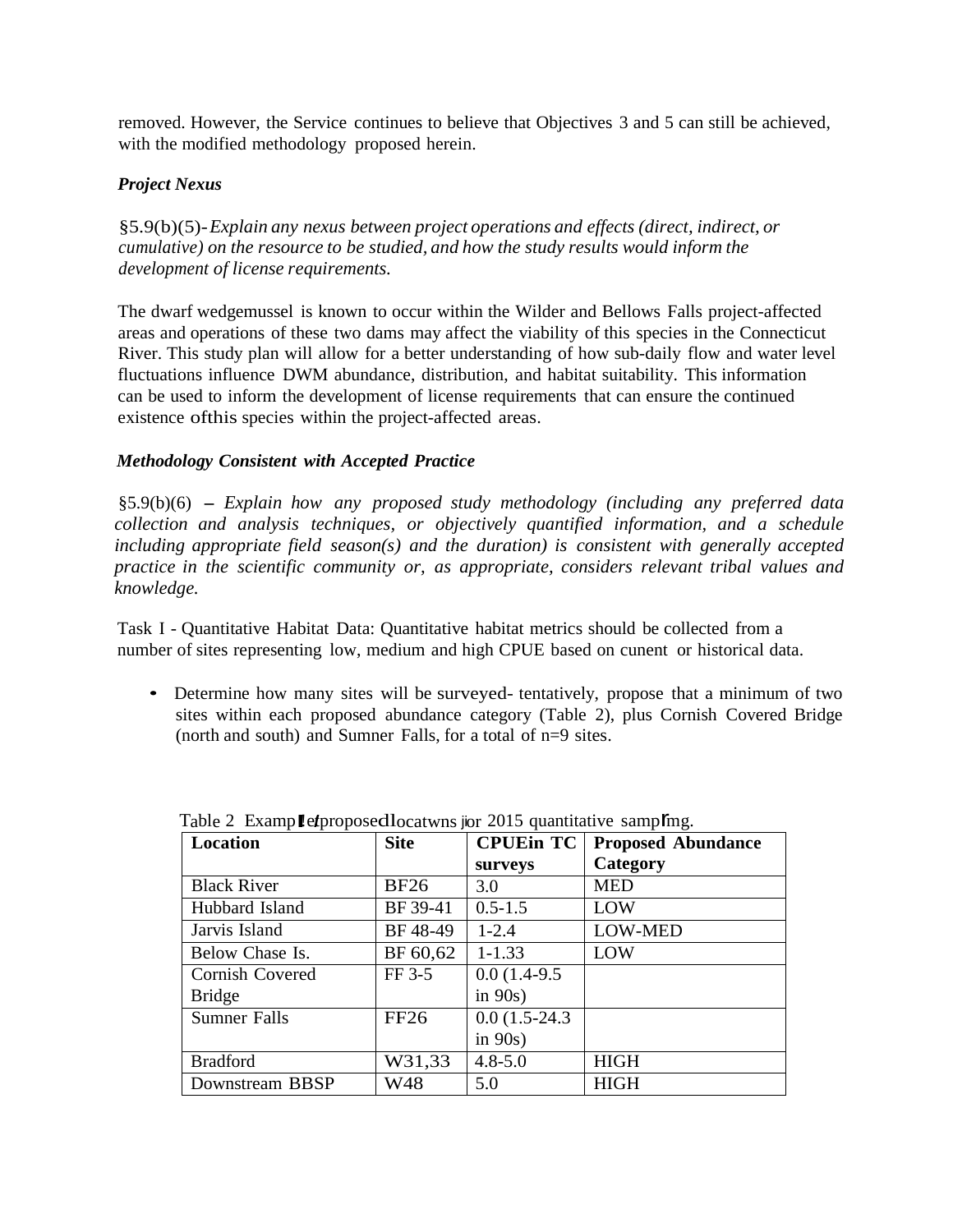| <b>Bedell Bridge SP</b> | W $52,53$   1.0 |               | LOW         |
|-------------------------|-----------------|---------------|-------------|
| Upstream of BBSP        | W 58,60         | $ 4.0 - 8.0 $ | <b>HIGH</b> |

- Data collection will entail sampling 1-meter<sup>2</sup> (m<sup>2</sup>) quadrats along transects, similar to what was proposed in Task 3, Part I of the Proposed Phase 2 Study Plan. At each site, the total number of quadrats will be equivalent to the average channel width in meters divided by 5, rounded up to the nearest multiple of 9, or  $N = 27$ , whichever is greater. There will always be 9 quadrats per transect. The number of transects will be equivalent to the total number of quadrats divided by 9; however, there will be a minimum of 3 transects per site.
- Each transect will be placed *perpendicular* to flow (bank to bank), <sup>10</sup> meters apart. Along each transect, quadrats will be selected in a stratified-random fashion, with 3 random quadrats selected and sampled in each of three lateral channel sections: right bank, mid-channel, and left bank. The division between the sections will be based on depth (e.g., maximum channel depth)/2, or a mutually-agreeable alternative), with a minimum section width of 3 meters. Selection of transects and random selection of quadrats will occur formally and prior to the day of field sampling, using a random number generator or similar technique.
- For each quadrat, a 0.25 m<sup>2</sup> will be excavated to a depth of 10 em and sieved through a 10-mm sieve to estimate density of sub-surface DWM.
- In addition, observations will be made between quadrats and within 1 m of each side of each transect to survey and collect data for additional DWM.
- For *each site* (n=21), the following data will be collected:
	- stream shading
	- bank angle
	- bankfull width
	- bankfull cross sectional area
	- bankfull mean and maximum depth
	- width to depth ratio
	- bank erosion hazard index
	- median particle size (D50), D16 and D84
	- continuous hourly temperature @ 10 em above, 5 em below and 15 em below interface
	- watershed area
	- land use
	- riparian land use (15 and 30m buffers)
	- ecoregion
	- geologic rock type
	- stream power
- For *each quadrat* and for *each transect,* the start and end time of sampling (to determine CPUE- #/quadrat and #/observation hours- as well as to correlate to flow and/or WSE) will also be recorded.
- For *each quadrat,* the following additional data will be collected:
	- Number ofDWM
	- Presence and number of tessellated darters
	- Co-occurring mussel species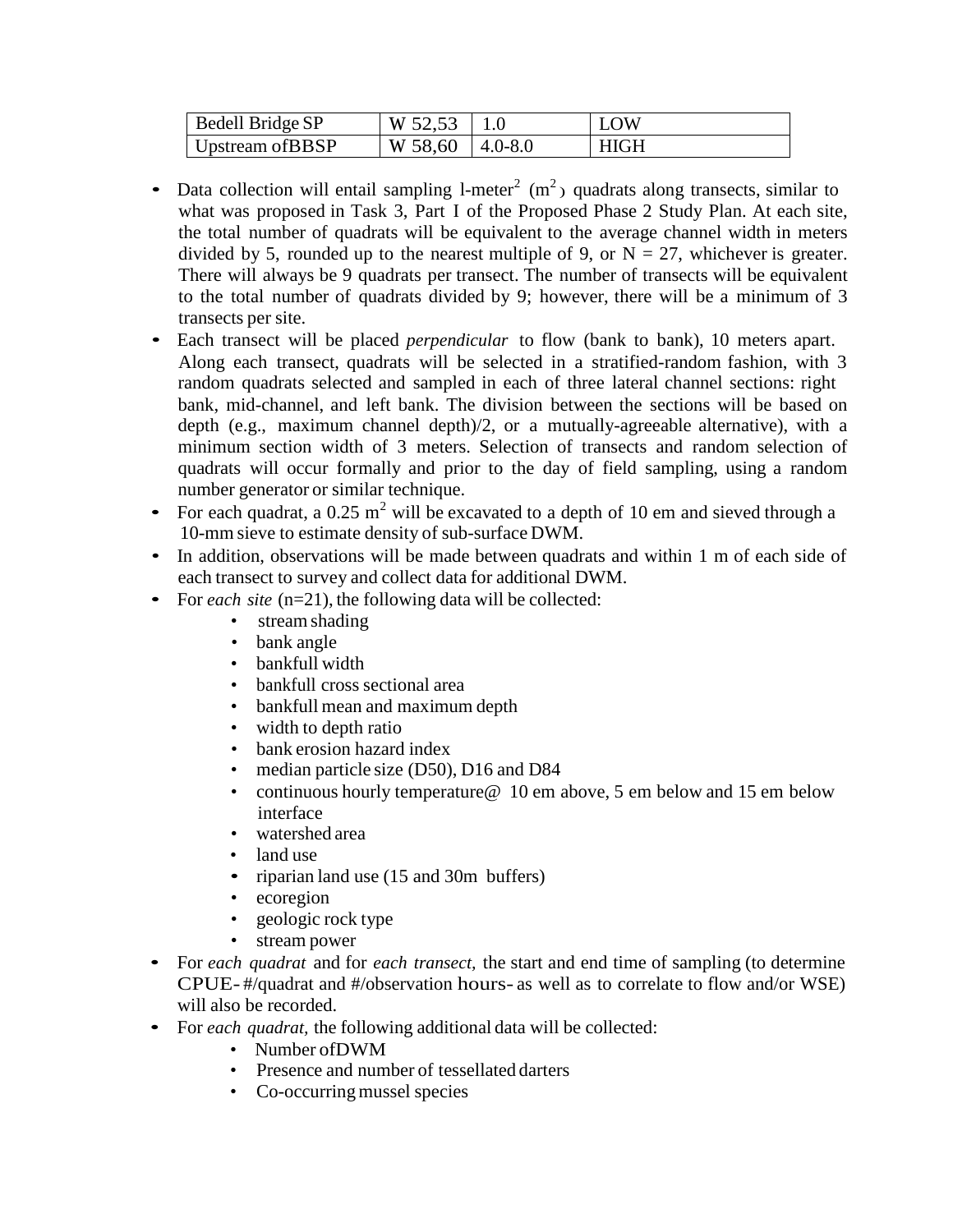- Species composition and percent cover of aquatic vegetation
- Percent cover of woody debris
- For *each quadrat* (with or without DWM) and for each DWM encountered outside of <sup>a</sup> quadrat<sup>1</sup>, the following additional data will be collected:
	- GPS coordinates
	- Distance to shore (specify bank)
	- Presence of groundwater seeps or other groundwater inflow
	- Variables necessary to calculate shear velocity, shear stress, Froude number and Reynolds number
- For *each individual DWM* encountered on the surface (within quadrats, outside of quadrats, or along the sides of each transect), and for *quadrats without DWM* (on the surface or at all), the following additional data will be collected:
	- water depth
	- mean column water velocity  $(m/s)$
	- bottom water velocity  $(m/s)$
	- embeddedness/substrate penetrability
	- substrate roughness
	- bottom temperature
	- dominant and subdominant substrate
	- distance to nearest cover and nearest cover type (per Pandolfo, cover in this context is the nearest material that could slow water velocity or potentially provide shelter or habitat for DWM)
- For *each individual DWM* encountered within each quadrat (surface and subsurface), between quadrats, and along the sides of each transect, the following data will be collected:
	- Shell length and width. According to Baginski et al. (2009), DWM can be accurately assigned as male or female based on length-width ratios.
	- Shell condition
	- Location (transect, quadrat or location along transect, surface or subsurface)

Water level loggers should be placed at each site prior to initiating field work and should remain in place until the end of the summer. River flow should be measured, estimated or calculated during each sampling event. If bathymetric data do not exist at a given survey site (e.g., those outside of the project affected area or in free-flowing reaches within the project affected area) then it should be collected.

Data collection should take place in early summer, 2015 (June and July). To the extent practicable, surveys should occur during base flow conditions.

#### Task 2- Data Analysis:

#### *Habitat*

This methodology is based on Pandolfo (Chapter 4,  $2014^2$ ). In general, the analysis components include:

<sup>&</sup>lt;sup>1</sup> If DWM encountered outside of transects are at densities > 1 m<sup>2</sup>, one measurement point may be taken per I m<sup>2</sup> (equivalent to the size of a quadrat).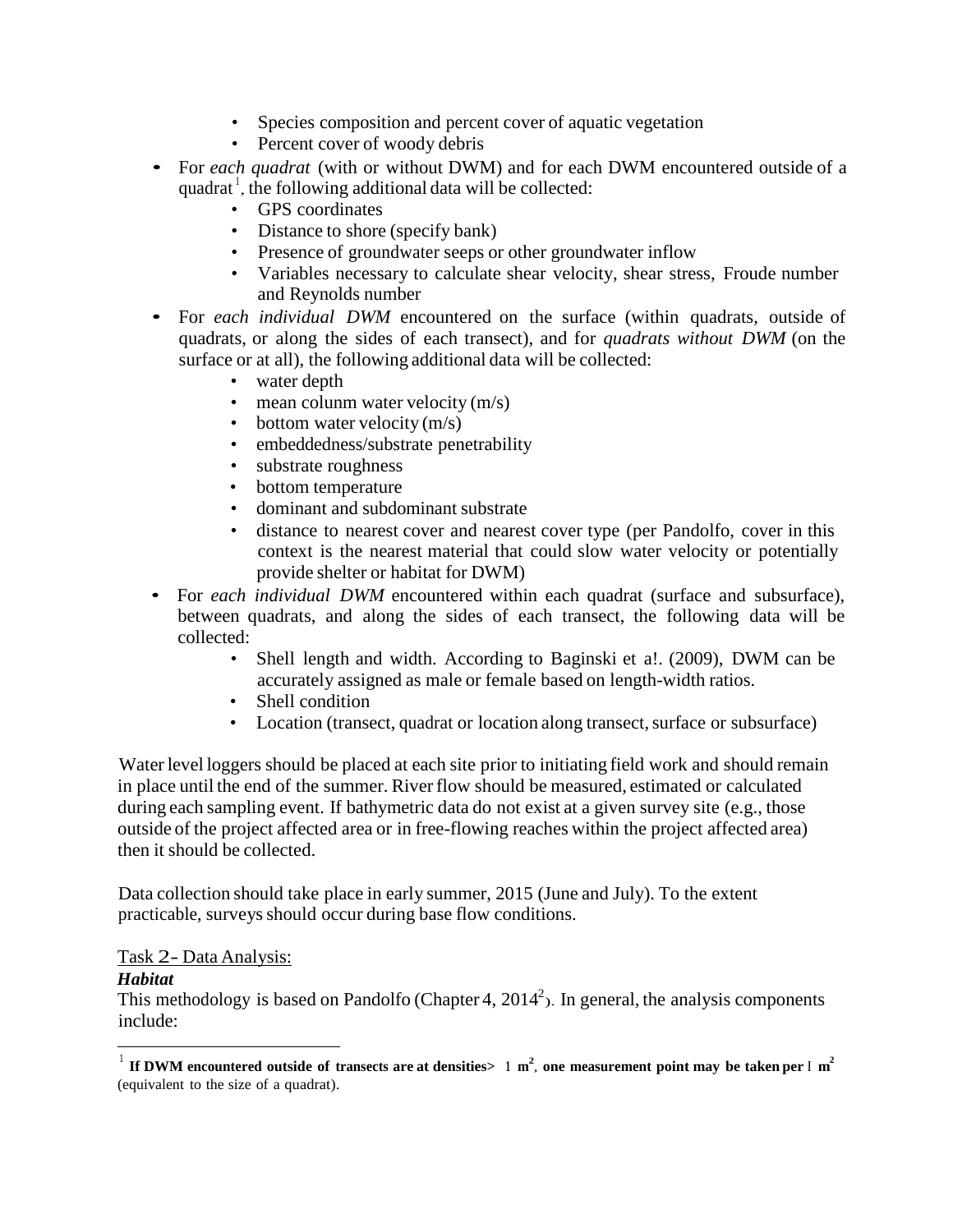- Microhabitat suitability:
	- o Suitability calculated by dividing microhabitat use at a site by availability at that site over range of values for each parameter.
	- o Bootstrap two-sided Kolmogorov-Smirnov test to test for significant differences between use and availability distributions for each habitat parameter (i.e., nonrandom use of habitat by DWM).
- Assessment of relationship between abiotic/biotic factors and DWM density, using correlation and linear regression techniques.

#### *HSC Development*

Using the data from the quadrat task as well as other relevant data from DWM studies conducted both within and outside of the Connecticut River basin, a DELPHI panel of DWM experts will develop habitat suitability curves. These curves will then be used in the instream flow study (ID and 2D) for the free-flowing reaches within the project affected area (including steady state analysis, habitat time-series analysis, and habitat persistence analysis). For impounded reaches, the potential for water surface elevation fluctuations to influence relevant habitat metrics, both spatially and temporally, should also be analyzed.

The proposed methodology is consistent with accepted practice (Table 3):

| Study                      | Methodology                                                    |  |
|----------------------------|----------------------------------------------------------------|--|
| Allen and Vaughn (2010)    | Cross-river transect placement; univariate and multiple        |  |
|                            | regression model analysis                                      |  |
| Maloney et al. (2012)      | Quadrat-based data collection; habitat persistence analysis    |  |
|                            | using 2D, hydrociynamic model                                  |  |
| Pandolfo (2014)            | Cross-river transect placement to collect reach-level habitat  |  |
|                            | data; bank to bank mussel survey; detailed biological and      |  |
|                            | micro habitat data collection;                                 |  |
| B Idigo et al. (2003-2004) | Reach level habitat and hydraulic data collection at points    |  |
|                            | along transects spaced set river widths apart; correlation and |  |
|                            | simple linear and partial multiple regression analysis         |  |
| FERC (2014)                | Use of Delphi approach to develop HSI criteria for rare        |  |
|                            | mussels downstream of the Turners Falls Project                |  |

Table 3 Gray and peer-rev1ewedr1terature supporfing use of FWS proposed methodolog1es.

*Level of Effort and Cost & Why Alternative Studies Will Not Suffice*

§5.9(b)(7)-*Describe considerations of level of!fort and cost, as applicable, and why any proposed alternative studies would not be sufficient to meet the stated information needs.*

The expected level of effort for the data collection and analyses will be moderate. Costs are estimated to be between \$50,000 and \$80,000.

<sup>2</sup> Pandolfo, T.J. 2014. Biotic and abiotic influences on common and imperiled freshwater mussels at multiple spatial and temporal scales with inferences to global change. PhD dissertation, North Carolina State University, Raleigh, North Carolina. 179 pp.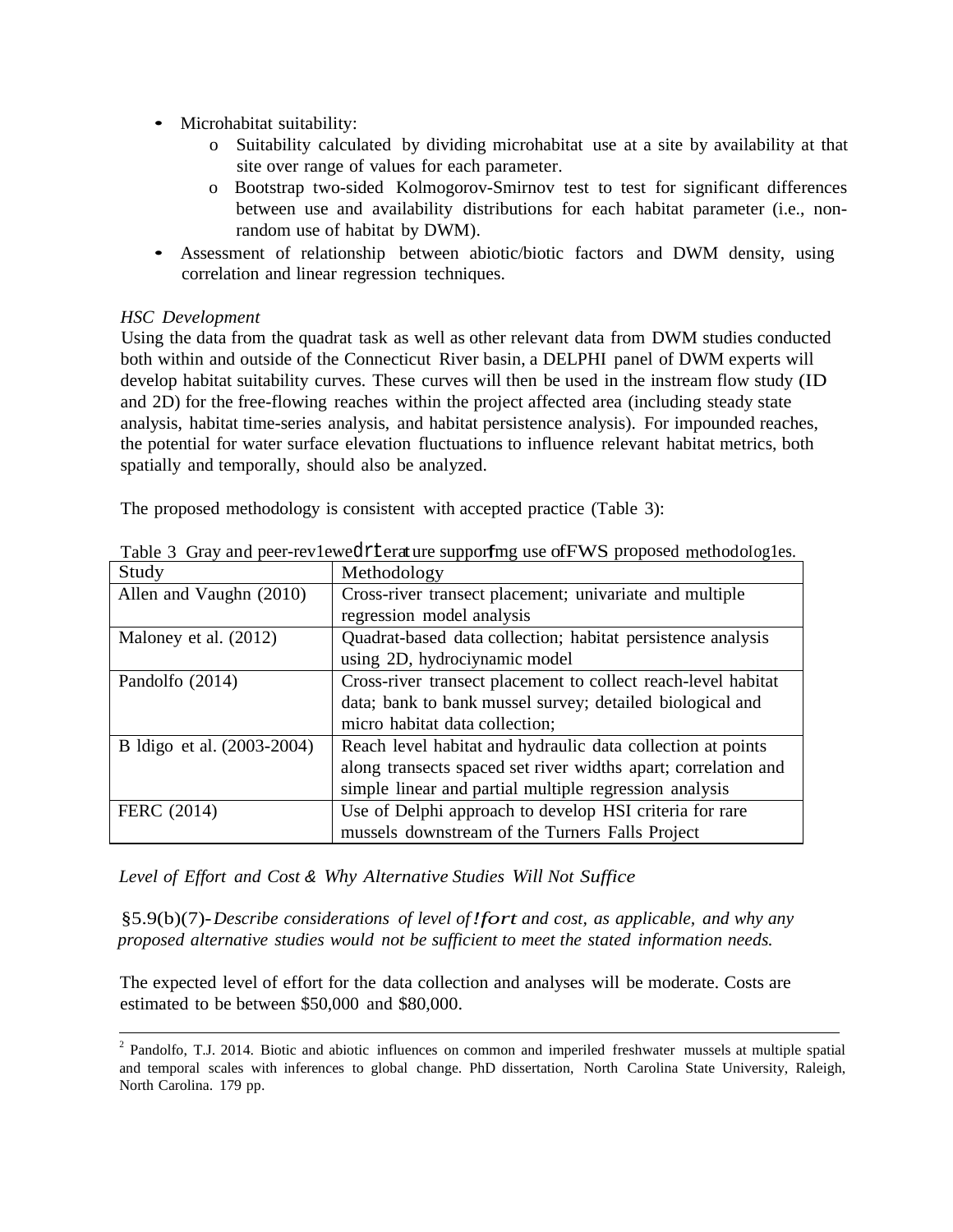The FERC-approved study goals and objectives include:

Goal 1: Assess the distribution, population demographics, and habitat use of the dwarf wedgemussel (DWM) in the Wilder and Bellows Falls project areas.

- Objective I (Phase 1): conduct an initial survey of the 17-mile-long reach of the CT River fi·om Wilder dam to the upstream end of the BF impoundment to determine the distribution, relative abundance, and habitat of the DWM.
- Objective 2 (Phase I): Determine the best sites for quantitative mussel sampling in areas where DWM are known to occur in the Wilder and BF project areas and the reach surveyed for Objective I; and
- Objective 3 (Phase 2): At sites identified in Objective 2, collect statistically sound and repeatable data, using quantitative methods, to determine density, age-class structure, and habitat for DWM and co-occurring mussel species.

Goal 2: Assess the influence of flow regime on DWM, co-occurring mussel species, and mussel habitat.

- Objective 4 (Phase 2): Observe and record behavior of DWM and co-occurring mussel species in situ during varying flow conditions; and
- Objective 5 (Phase 2): Assess the potential effects of flow regime on DWM and their habitat.

The Service and TC are in agreement that, given the overall low DWM densities and location of DWM observed within the survey area (typically in deeper water that is beyond the influence of daily fluctuations in water surface elevation), there would be limited benefit to conducting video observations to assess behavior under different operational regimes; therefore, Objective 4 should be omitted. This leaves Objectives 3 and 5 to be addressed by the Phase 2 Study Plan.

TransCanada has proposed to collect detailed quantitative habitat and demographic data on DWM and co-occurring mussels (eastern elliptio, eastern lampmussel, creeper and triangle floater) using two different methodologies: within quadrats placed along 20 transects located in six discrete areas where DWM have been found previously and within 400 randomly chosen quadrats occurring throughout a stretch of river from Cornish Covered Bridge to below Chase Island. Collected data would be used to characterize DWM demographics within the study area, to. develop habitat suitability criteria, and to use those criteria to quantify changes in habitat suitability/availability over a range of flows, in both the ID and 2D study areas.

For the reasons stated below, the Service does not believe that the proposed methodology will be sufficient to meet the study goals and objectives.

I. In order to produce data-driven HSI criteria, a sufficient number of observations across a range of mussel density and habitat conditions is needed. <sup>3</sup> Based on the information

<sup>&#</sup>x27;FERC Study Plan Determination for FirstLight's Turners Falls Project (FERC No. 1889), dated February 21, 2014. Page B-77.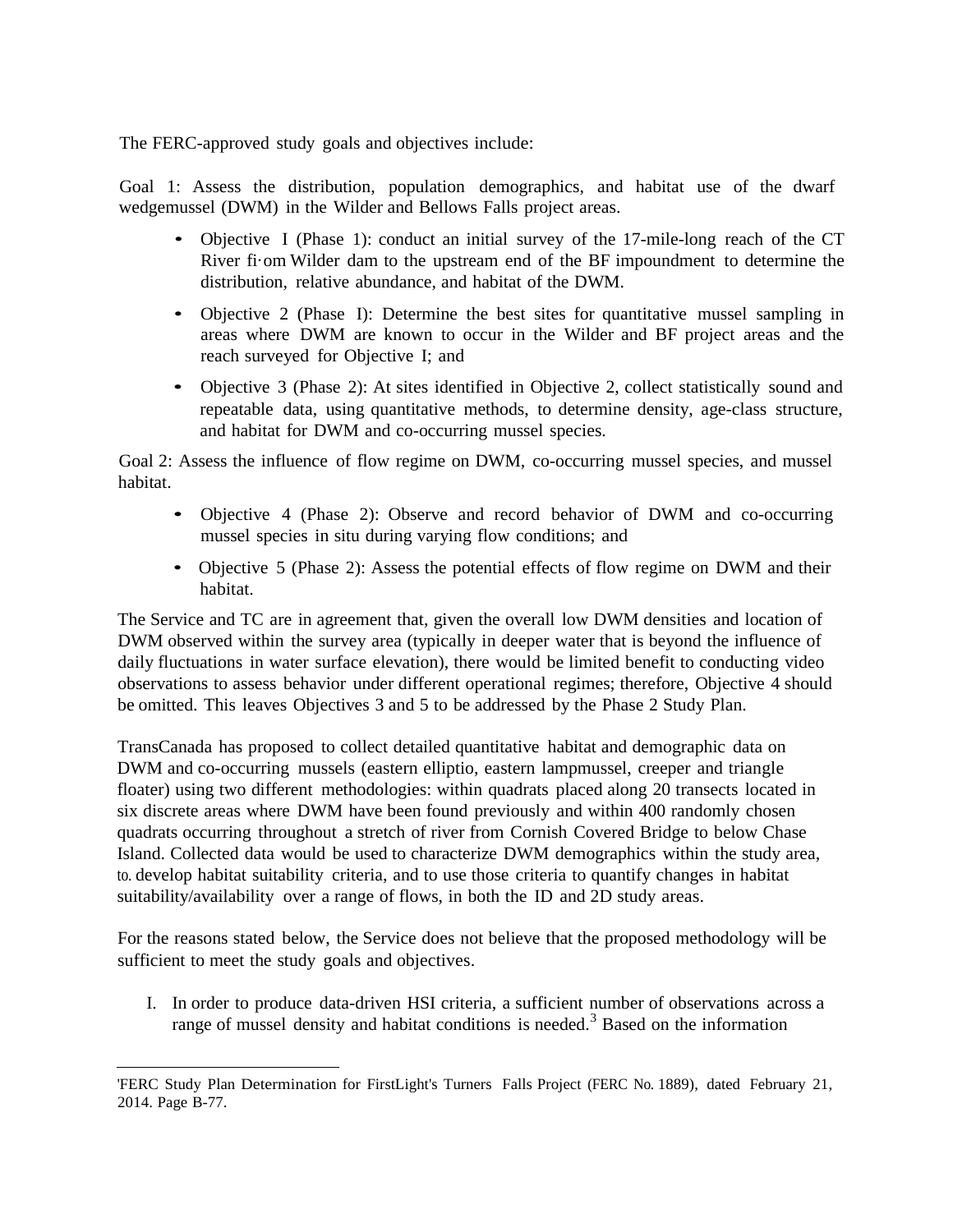provided in the Phase I Report (Biodrawversity 2014) and at the October 10,2014 meeting, very few DWM were found during both qualitative surveys (Table 3) and the 2014 quantitative effort. The lack of a range of densities means there is no way to assess the relative suitability of the habitat.

| Location            | <b>Site</b> | <b>CPUE</b> in TC |
|---------------------|-------------|-------------------|
|                     |             | surveys           |
| Hubbard Island      | BF 39-41    | $0.5 - 1.5$       |
| Jarvis Island       | BF 48-49    | $1 - 2.4$         |
| Below Chase Is.     | BF 60,62    | $1 - 1.33$        |
| Cornish Covered     | FF 3-5      | $0.0(1.4-9.5)$    |
| <b>Bridge</b>       |             | in $90s$ )        |
| <b>Sumner Falls</b> | <b>FF26</b> | $0.0(1.5-24.3)$   |
|                     |             | in $90s$ )        |
| Bedell Bridge SP    | W 52,53     | 1.0               |

Table 4. Summary of Phase I Report data (Biodrawversity 2014).

*The Service's proposed methodology would quantitatively sample at sites covering a range of DWM density categories.*

2. According to the protocol outlined in the Revised Phase 2 Study Plan, flow velocity will be estimated. Visual estimates will not be of sufficient resolution for the analyses that will be conducted. For example, Pandolfo (2014) found that DWM were found at velocities ofO.OO to 0.02 m/s. In addition, the protocol specifies that embeddedness will be measured. The Service's counter proposal recommends collecting embeddedness and substrate penetrability, which has been shown to be an important habitat parameter for freshwater mussels (Van Hassel2007; Pandolfo 2014).

> *The Service's proposed methodology would utilize standard flow measuring equipment and collect substrate penetrability data.*

3. In 2014, TC collected transect-based quantitative data within six areas. The number of transects at each area varied from two to four. Given the rarity of this species, more intensive effort is needed in order to collect enough data to conduct effects analyses.

> *The Service's proposed methodology bases the number of transects at a given site on the river width at that site (with a specified minimum number of transects per site). This will result in more transects at wider sections of river, and an overall greater level of effort that will increase the likelihood of detection. A number of studies have stressed the necessity of increasing effort for rare mussel species (Metcalfe-Smith et a!. 2000; Smith 2006; Thompson 2004).*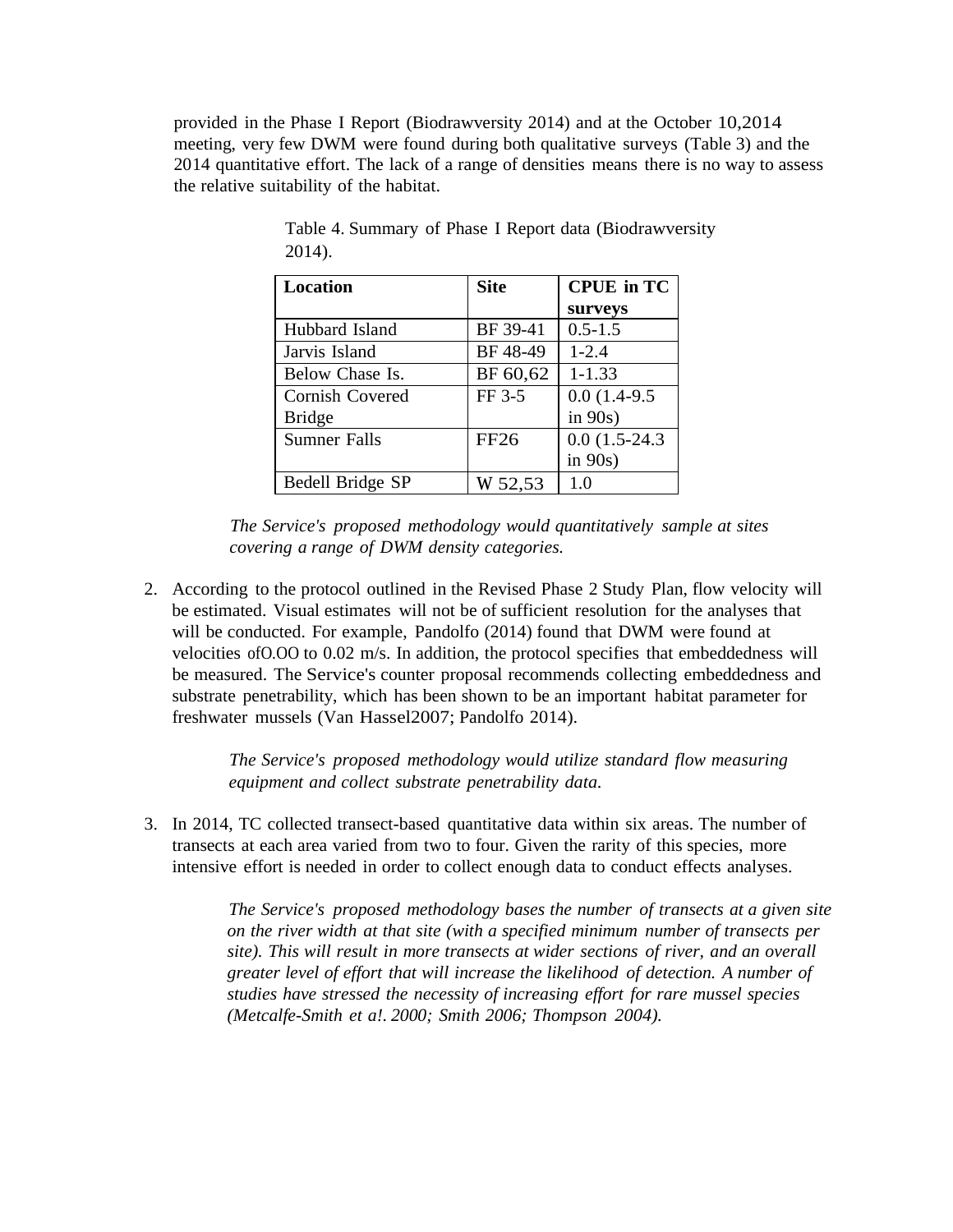**4.** The 2014 quantitative data collection effort used transects placed parallel to the river flow. This will restrict the types of habitats encountered (i.e., narrower range of water depth, velocity, substrate, etc.) and limit the habitat analyses that can be conducted.

> *The Service's proposed methodology will place multiple transects cross-channel. This will allow for collecting biological and physical data over a range of habitat conditions and mussel densities that will enable analyses such as habitat preference to be conducted (which requires knowing what habitat is being used in relation to the total amount of habitat available at a given site).*

5. In the Revised Phase 2 Study Plan, TC states that **it** will complete Task 5 using DWM and co-occurring mussel data; the justification being that (I) DWM may be rare or absent from certain areas and (2) DWM can occupy all of the same water depths and habitat types as other species. The Service disagrees with this premise; DWM is listed as an endangered species because of limiting factor(s) that are not acting on other species (or at least not to the same extent). Therefore, habitat suitability for co-occurring species may not be reflective of suitability for DWM.

> *The Service's proposed methodology calls for conducting effects analyses only for DWM, in order to best determine which habitat parameters are most important and how those habitats are affected by project operations.*

#### **REFERENCES**

- Allen, D.C, and C.C. Vaughn. 2010. Complex hydraulic and substrate variables limit freshwater mussel species richness and abundance. Journal of the North American Benthological Society 29(2):383-394.
- Baginski, N.E., K.M. O'Brion, K.L. Richardson, P.M. Larson, and B.J. Wicklow. 2009. Morphometric Analysis of Sexual Dimorphism in the Federally Endangered Dwarf Wedgemussel, *Alasmidonta heterodon.* St. Anselm College, Manchester, New Hampshire (unpublished).
- Baldigo, B.P., K. Riva-Murray, and G.E. Schuler. 2003-2004. Effects of Environmental and Spatial Features on Mussel Populations and Communities in a North American River. Walkerana 14(31): 1-32.
- Biodrawversity and LBO (Biodrawversity and The Louis Berger Group, Inc.). 2014. Freshwater Mussel Survey in the Connecticut River for the Wilder, Bellows Falls, and Vernon Hydroelectric Projects - Draft Confidential Report. Prepared for TransCanada Hydro Northeast Inc.
- Federal Energy Regulatory Commission. Study Plan Determination for Aquatic Studies-Turners Falls Hydroelectric Project and the Northfield Mountain Pumped Storage Project. Letter to FirstLight Hydro Generating Company dated February 21,2014. Pages B-77, B-78.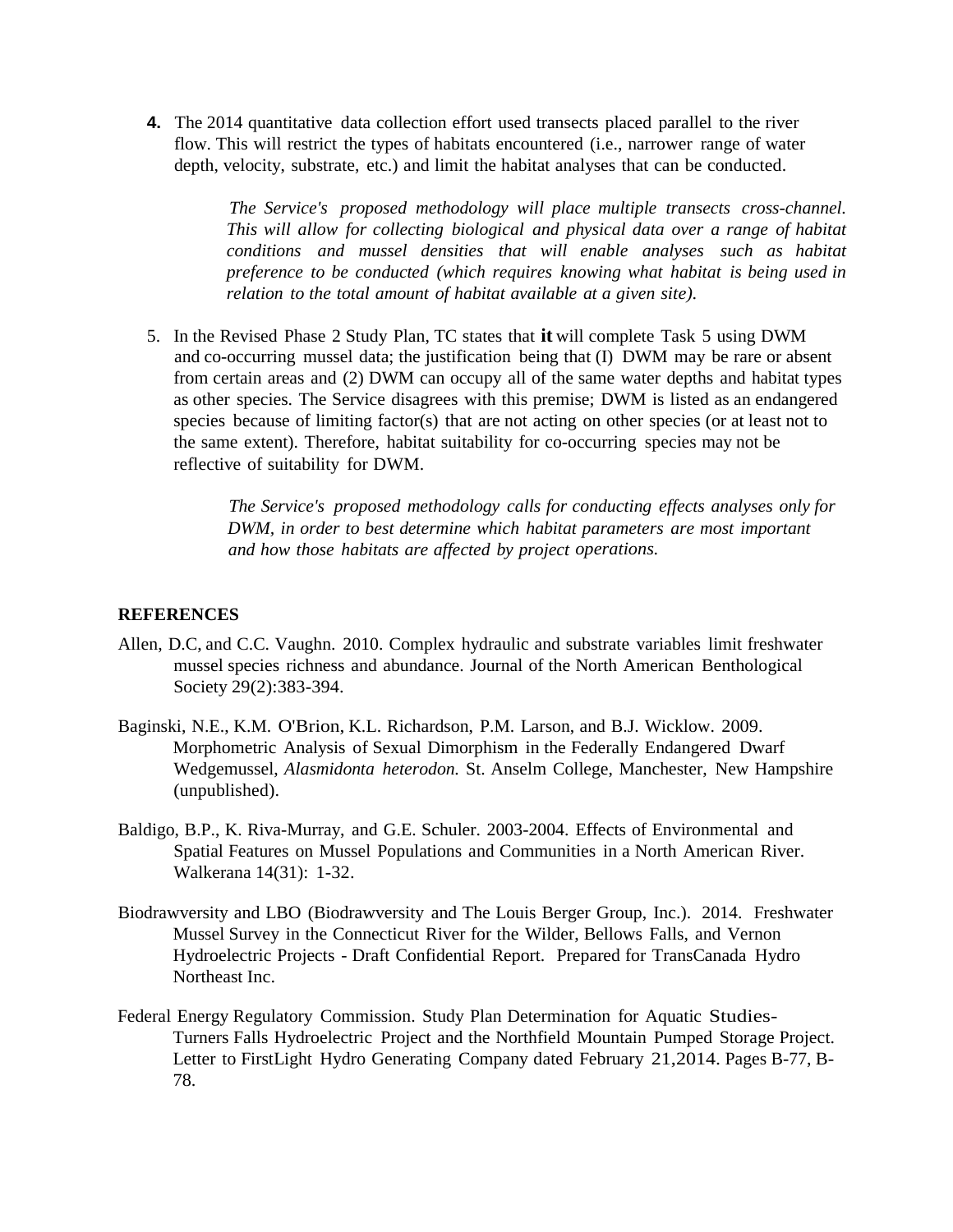Maloney, K.O., W.A. Lellis, R.M. Bennett, and T.J. Waddle, 2012. Habitat Persistence for Sedentary Organisms in Managed Rivers: The Case for the Federally Endangered Dwarf Wedgemussel *(Alasmidonta heterodon)* in the Delaware River. Freshwater Biology 57(6):1315-1327.

' '

- Metcalfe-Smith, J.L., J. DiMaio, S.K. Staton, and G.L. Mackie. 2000. Effect of sampling effort on the efficiency of the timed search method for sampling freshwater mussel communities. Journal of the North American Benthological Society 19: 725-732.
- Pandolfo, T.J. 2014. Biotic and Abiotic Influences on Common and Imperiled Freshwater Mussels at Multiple Spatial and Temporal Scales with Inferences to Global Climate. Doctoral dissertation, North Carolina State University. 179 pp,
- Smith, D.R, 2006. Survey design for detecting rare freshwater mussels. Journal of the North American Benthological Society 25:701-711.
- Thompson, W.L.. ed. 2004. Sampling rare or elusive species. Island Press, Washington, DC.
- Van Hassel, J.H. 2007. Case Study: Discrimination of Factors Affecting Unionid Mussel Distribution in the Clinch River, Virginia, U.S.A. *In:* Freshwater Bivalve Ecotoxicology. J.L. Farris and J.H. Van Hassel, editors. Published in collaboration with the Society of Environmental toxicology and Chemistry, Pensacola, Florida.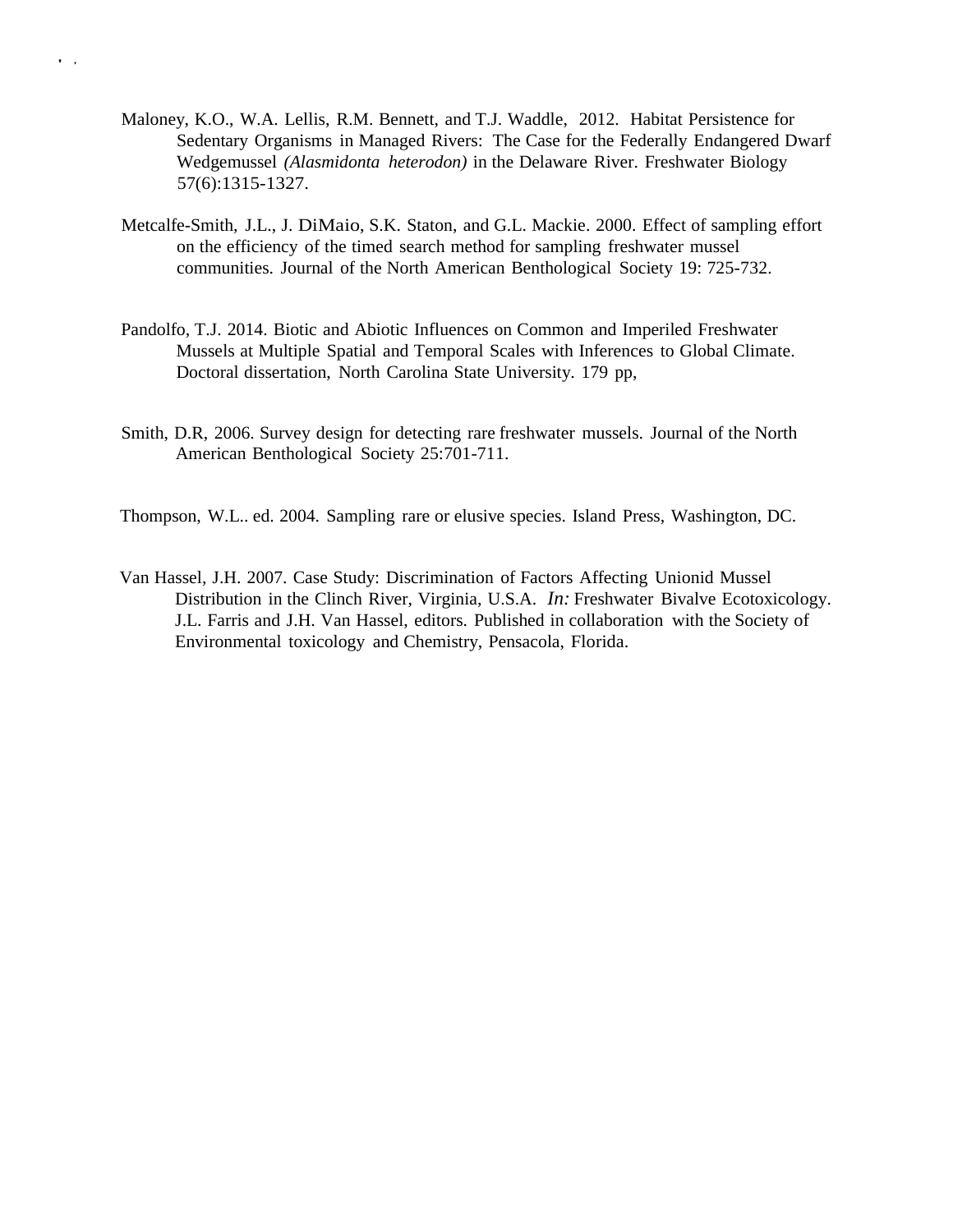## **APPENDIX B**

## **TransCanada's Proposed Habitat Suitability Index Methodology**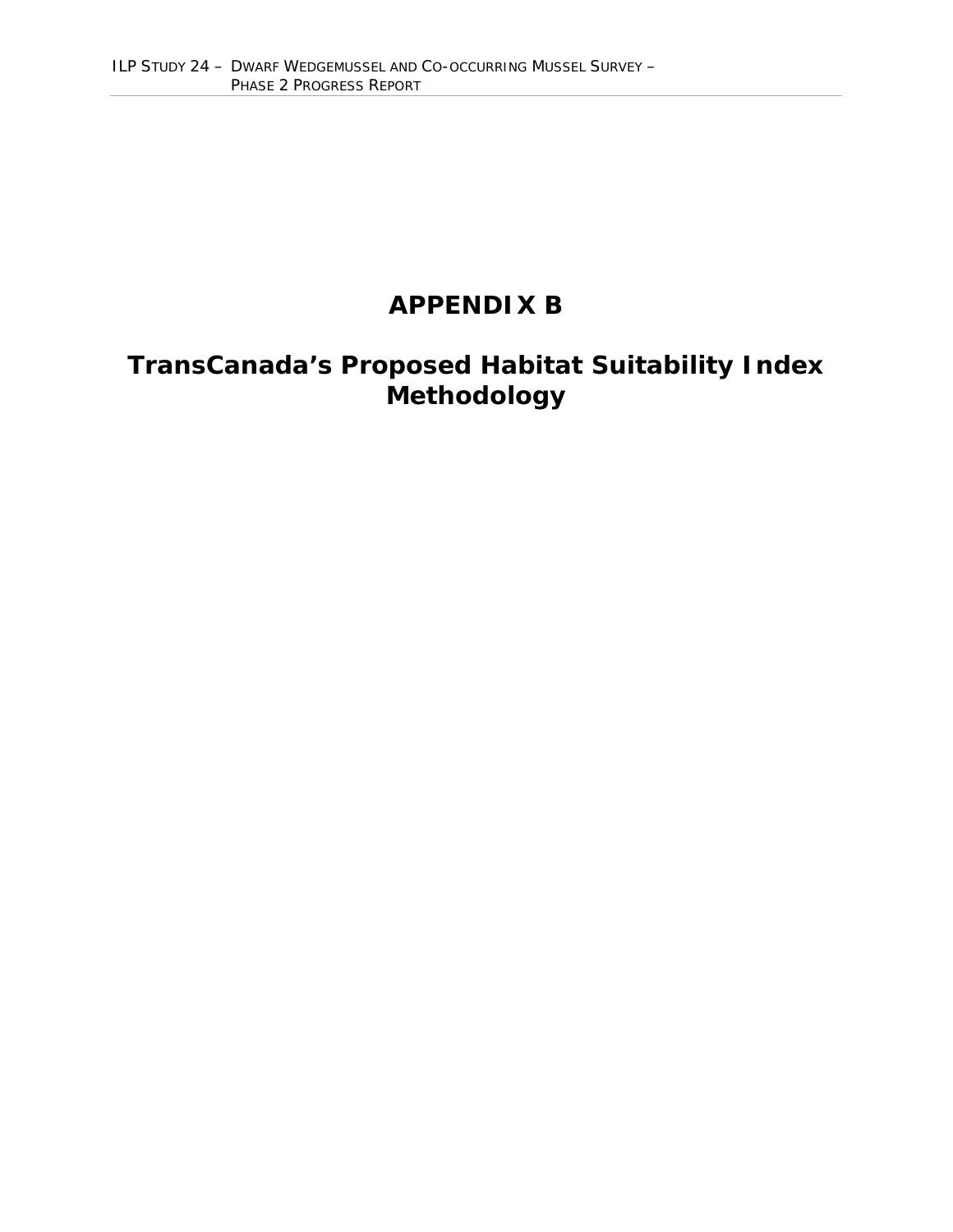TransCanada will develop Habitat Suitability Index (HSI) criteria for dwarf wedgemussel (*Alasmidonta heterodon*) and co-occurring mussel species; these will be hybrids of Category I (qualitative) and Category II (quantitative, using empirical data), depending on the amount of data available for each parameter. HSI criteria will be developed by reviewing and synthesizing existing data, and by soliciting input from regional experts.

#### **Approach**

- 1. Gather, review, and synthesize available information on the distribution and habitat of dwarf wedgemussel and co-occurring mussel species. Sources: journal articles, government and consultant reports, case studies and insight from regional experts, the mussel field data collected by TransCanada (2011 to 2014), and habitat data collected by TransCanada for other relicensing studies (e.g., Studies 7 and 9).
- 2. Draft HSI criteria framework for key parameters, and provide a written rationale for each criterion. Draft a questionnaire to solicit opinion of regional experts using the Delphi process.
- 3. Identify regional experts willing to be part of the Delphi panel (i.e., to provide opinions, insight, and data on the HSI criteria). Provide experts background information and the questionnaire.
- 4. Fine-tune, eliminate, or add HSI criteria based on responses from experts. Summarize the first round of responses, and send revised HSI criteria to experts for final review and to resolve any outstanding issues raised during the first round. Finalize the HSI criteria following the second round of comments from experts.
- 5. All sources of information, the process used to develop the final HSI criteria, and the final HSI criteria will be summarized in a written document and submitted to stakeholders for final review.

#### **Proposed Schedule**

- Teleconference with stakeholders to agree on proposed HSI approach. *March 5, 2015.*
- Identify regional experts willing to assist with the Delphi process or to otherwise provide insight on HSI criteria for target species. Compile available data, establish key criteria and rationale for each, and develop and submit a questionnaire to the Delphi panel. *Goal Date: 4/15/15.*
- Based on the input from the Delphi panel, modify HSI criteria and develop a new questionnaire to resolve outstanding issues that were raised during the first round. Submit questionnaire to Delphi panel for a second round. *Goal Date: 6/1/15.*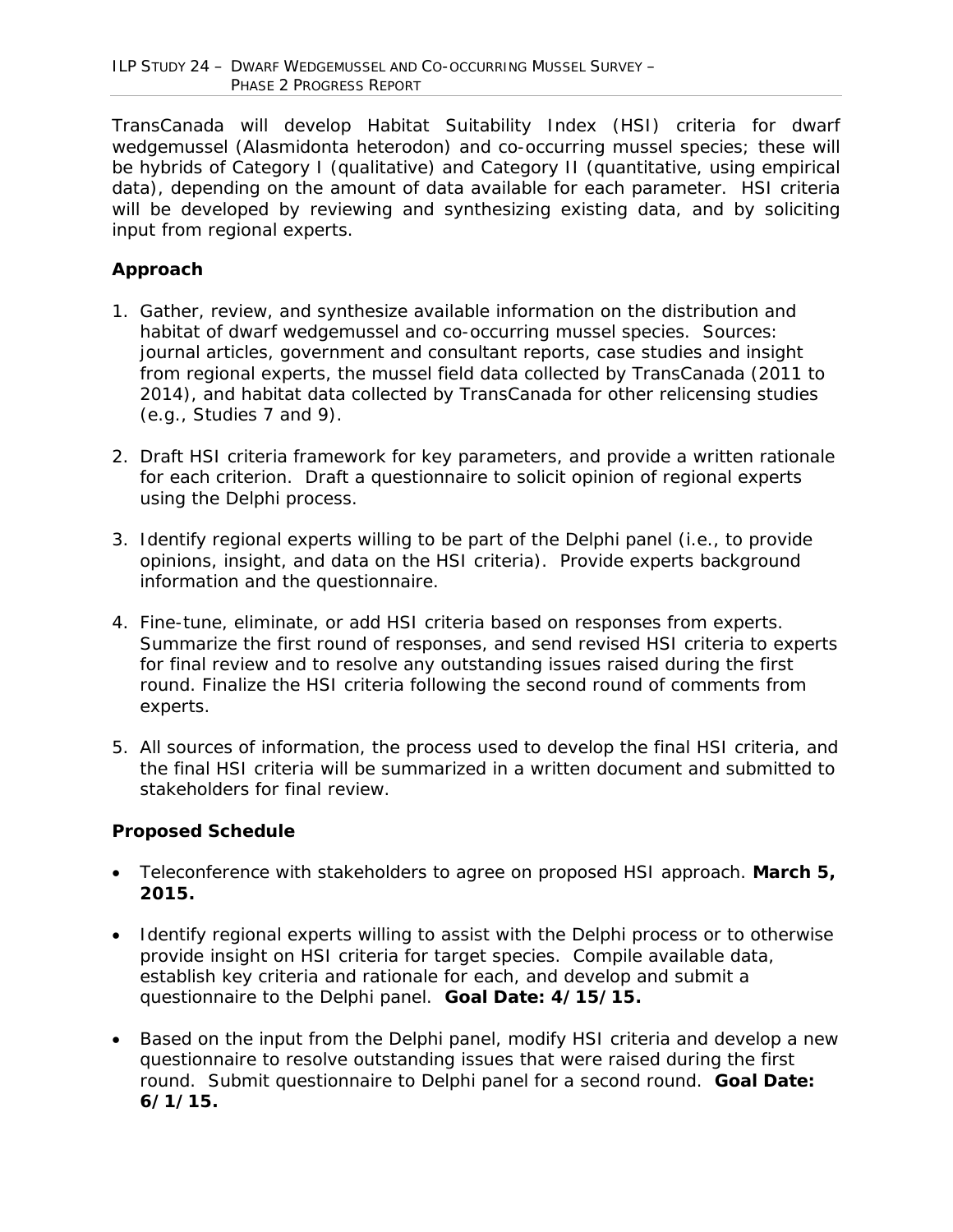• Receive responses on Round 2, resolve any outstanding issues, and finalize HSI criteria. All sources of information, the process used to develop the final HSI criteria, and the final HSI criteria will be summarized in a written document and submitted to stakeholders for final review. *Goal Date: 8/1/15.*